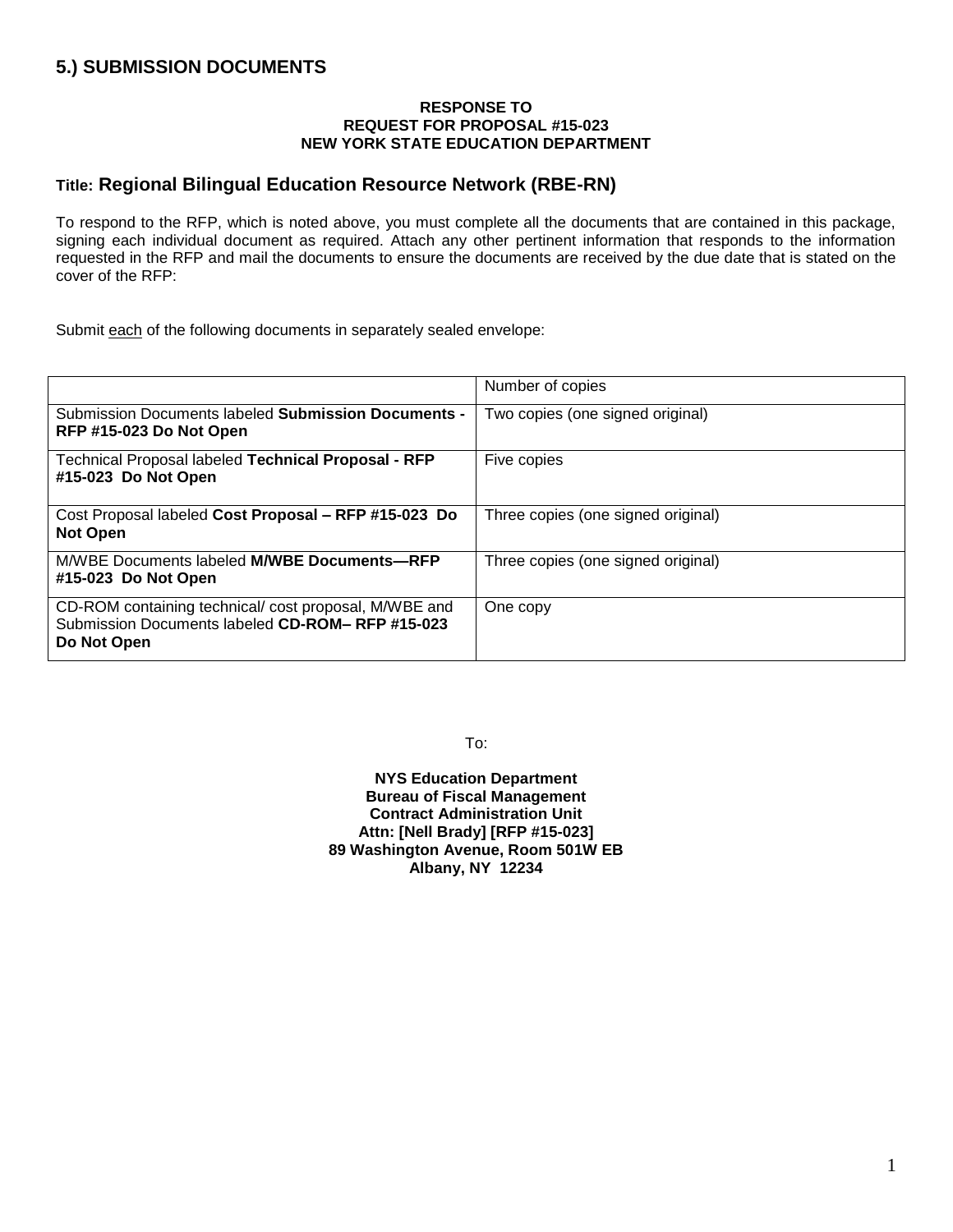#### **Application Checklist RFP# 15-023**

All bidders must complete the checklist presented below and submit the following forms and required Narrative Information in the order listed in the checklist.

# A. **SUBMISSION DOCUMENTS PACKAGE (SIGNATURES REQUIRED)**

|                                                                                           | <b>REQUIREMENT</b>                                                                                                                                                                                                 |        |
|-------------------------------------------------------------------------------------------|--------------------------------------------------------------------------------------------------------------------------------------------------------------------------------------------------------------------|--------|
| 1.                                                                                        | This checklist                                                                                                                                                                                                     |        |
| 2.                                                                                        | Response Sheet to Bids                                                                                                                                                                                             |        |
| 3.                                                                                        | Non-collusion Certification                                                                                                                                                                                        |        |
| 4.                                                                                        | <b>MacBride Certification</b>                                                                                                                                                                                      |        |
| 5.                                                                                        | Certification-Omnibus Procurement Act of 1992                                                                                                                                                                      |        |
| 6.                                                                                        | Certifications Regarding Lobbying; Debarment and Suspension; and Drug-Free Workplace<br>Requirements                                                                                                               |        |
| 7.                                                                                        | Offerer Disclosure of Prior Non-Responsibility Determinations                                                                                                                                                      |        |
| 8.                                                                                        | Iran Divestment Act Certification                                                                                                                                                                                  |        |
| 9.                                                                                        | NYSED Substitute Form W-9 (If bidder is not yet registered in the SFS centralized vendor<br>file. If registered, insert NYS Vendor ID in "Response Sheet for Bids" Check □ if not<br>applicable)                   |        |
| 10.                                                                                       | TAC Certification (if applicable)                                                                                                                                                                                  |        |
| 11.                                                                                       | Vendor Responsibility Questionnaire ( $\Box$ Paper submission $\Box$ Electronic filing $\Box$ Not<br>applicable)                                                                                                   |        |
|                                                                                           | While the following forms are not required until notification of selection is made,<br>bidders are strongly encouraged to submit the following forms with their proposal                                           |        |
|                                                                                           | Sales and Compensating Use Tax Documentation                                                                                                                                                                       |        |
|                                                                                           | ST-220 CA: http://www.tax.ny.gov/pdf/current_forms/st/st220ca_fill_in.pdf                                                                                                                                          |        |
|                                                                                           | ST-220 TD: http://www.tax.ny.gov/pdf/current_forms/st/st220td_fill_in.pdf                                                                                                                                          |        |
| 12.                                                                                       | ST-220 CA, Sales and Compensating Use Tax Certification                                                                                                                                                            |        |
|                                                                                           | Worker's Compensation Documentation http://www.wcb.ny.gov/content/main/Employers/busPermits.jsp.                                                                                                                   |        |
| 13.                                                                                       | Form C-105.2 – Certificate of Workers' Compensation Insurance issued by private<br>insurance carriers, or Form U-26.3 issued by the State Insurance Fund; OR                                                       |        |
| 14.                                                                                       | Form SI-12- Certificate of Workers' Compensation Self-Insurance; or Form GSI-105.2<br>Certificate of Participation in Workers' Compensation Group Self-Insurance; OR                                               |        |
| 15.                                                                                       | CE-200 Certificate of Attestation for New York Entities with No Employees and certain out<br>of State Entities, that New York State Worker's compensation and/or Disability Benefits<br>Insurance is not required. | $\Box$ |
| Disability Benefits Coverage http://www.wcb.ny.gov/content/main/Employers/busPermits.jsp. |                                                                                                                                                                                                                    |        |
| 16.                                                                                       | Form DB-120.1 - Certificate of Disability Benefits Insurance; OR                                                                                                                                                   |        |
| 17.                                                                                       | Form DB-155- Certificate of Disability Benefits Self-Insurance; OR                                                                                                                                                 |        |
| 18.                                                                                       | CE-200- Certificate of Attestation of Exemption from New York State Workers'<br>Compensation and/or Disability Benefits Coverage.                                                                                  |        |
|                                                                                           | Consultant Disclosure Reporting http://www.osc.state.ny.us/agencies/gbull/g226forma.doc                                                                                                                            |        |
| 19.                                                                                       | Form A                                                                                                                                                                                                             |        |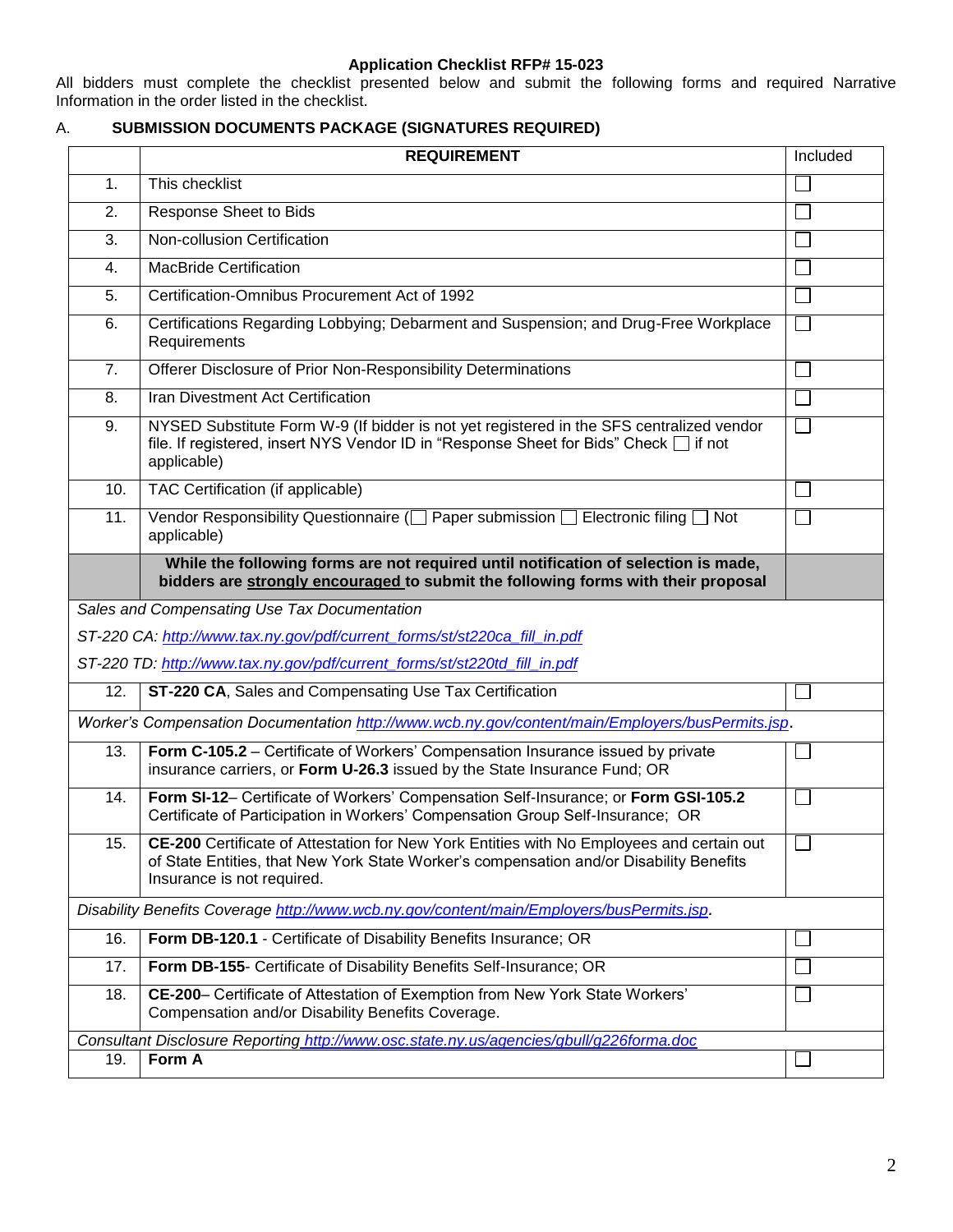## B. **TECHNICAL PROPOSAL PACKAGE**

|    | <b>Requirement</b>                                                               |  |
|----|----------------------------------------------------------------------------------|--|
|    | <b>Technical Proposal</b>                                                        |  |
| 2. | Mandatory Requirements Certification Form (if applicable)<br>Signature Required. |  |
| 3. | <b>TAC Certification Form</b>                                                    |  |
| 4. | <b>Proposal Narrative</b>                                                        |  |

## C. **COST PROPOSAL PACKAGE (SIGNATURE REQUIRED)**

|     | <b>Requirement</b>                 | <b>Included</b> |
|-----|------------------------------------|-----------------|
|     | <b>Bid Form Cost Proposal</b>      |                 |
| 2.  | <b>Budget Summary</b>              |                 |
| 3.  | Subcontracting Form                |                 |
| -4. | M/WBE Subcontracting/Supplier Form |                 |

# D. **M/WBE DOCUMENTS PACKAGE (SIGNATURES REQUIRED)**

| Request Partial Waiver $\Box$<br><b>Full Participation</b><br><b>Request Total Waiver</b> |                       |                              |                                |  |
|-------------------------------------------------------------------------------------------|-----------------------|------------------------------|--------------------------------|--|
|                                                                                           |                       | <b>Forms Required</b>        |                                |  |
| Type of Form                                                                              | Full<br>Participation | Request<br>Partial<br>Waiver | Request<br><b>Total Waiver</b> |  |
| <b>M/WBE Cover Letter</b>                                                                 |                       |                              |                                |  |
| <b>M/WBE 100 Utilization Plan</b>                                                         |                       |                              | N/A                            |  |
| <b>M/WBE 102 Notice of Intent to Participate</b>                                          |                       |                              | N/A                            |  |
| <b>EEO 100 Staffing Plan and Instructions</b>                                             |                       |                              |                                |  |
| <b>M/WBE 105 Contractor's Good Faith Efforts</b>                                          | N/A                   |                              |                                |  |
| <b>M/WBE 101 Request for Waiver Form and</b><br>Instructions                              | N/A                   |                              |                                |  |

## E. **CD ROM**

| Signature: | Date: |
|------------|-------|
|            |       |

Print Name: <u>Name:</u> Name of Bidder: Name of Bidder: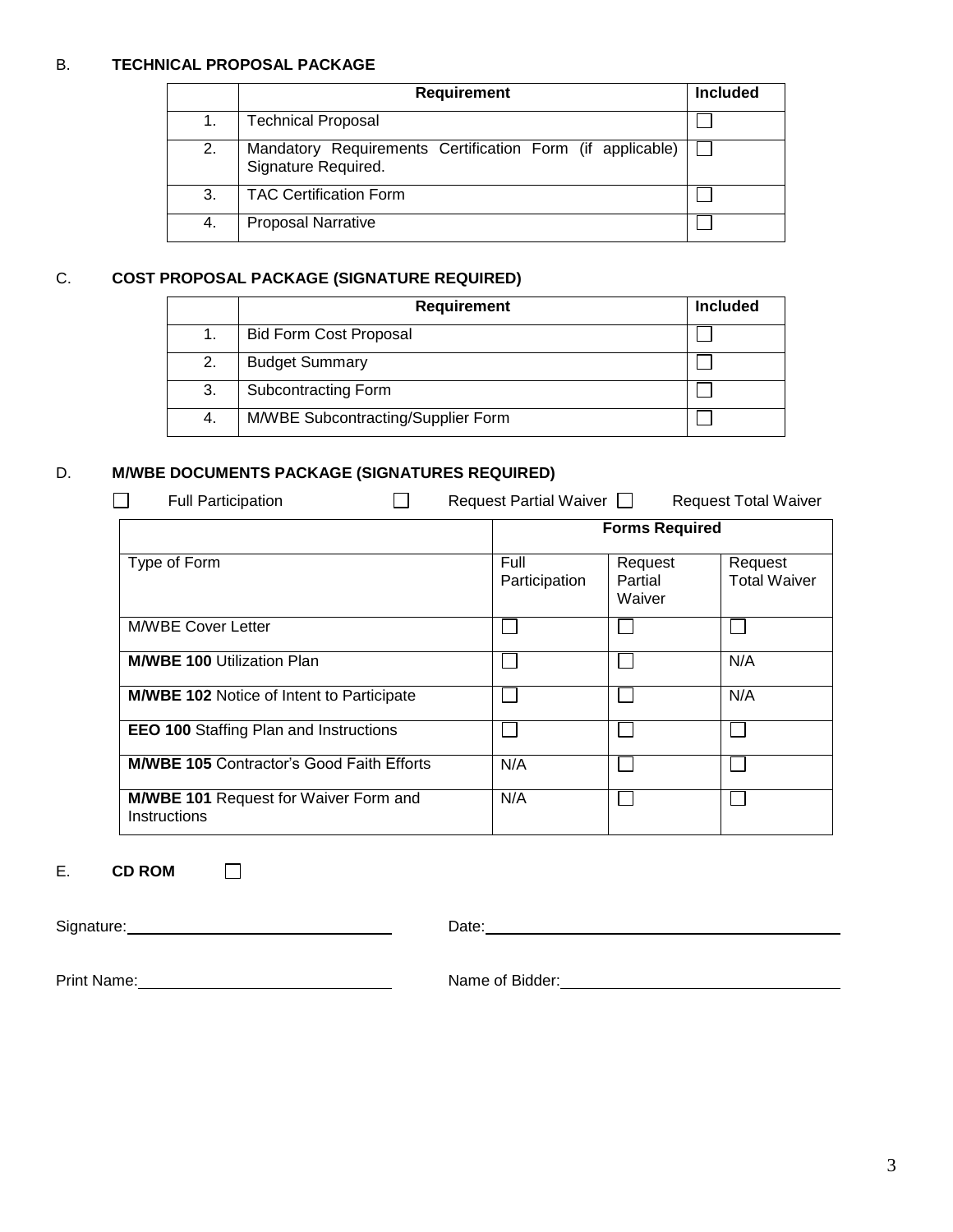| <b>Response Sheet for Bids</b>                                                                                                                                                                                                    |                                                        |                          |  |
|-----------------------------------------------------------------------------------------------------------------------------------------------------------------------------------------------------------------------------------|--------------------------------------------------------|--------------------------|--|
| Please complete the bidder section on this sheet even if you choose not to bid. Read the detailed specifications,                                                                                                                 |                                                        |                          |  |
| terms, and conditions, and submit this form along with your completed bid form and supporting materials.                                                                                                                          |                                                        |                          |  |
|                                                                                                                                                                                                                                   | <b>Agency and Bid-Delivery Information</b>             |                          |  |
| Bids may not be faxed. To ensure the confidentiality of your bid before the bid opening, enclose your bid within an                                                                                                               |                                                        |                          |  |
| envelope labeled                                                                                                                                                                                                                  |                                                        |                          |  |
|                                                                                                                                                                                                                                   | Bid Proposal #15-023                                   |                          |  |
|                                                                                                                                                                                                                                   | <b>DO NOT OPEN</b>                                     |                          |  |
| Place this sealed envelope within another envelope labeled with the delivery information.                                                                                                                                         |                                                        |                          |  |
|                                                                                                                                                                                                                                   | <b>Bidder Information-Please Complete This Section</b> |                          |  |
| Please complete the following even if you are choosing not to bid; responses must be legible. By signing, you indicate                                                                                                            |                                                        |                          |  |
| your express authority to sign on behalf of yourself, or your company or other entity and full knowledge and acceptance of                                                                                                        |                                                        |                          |  |
| the terms and conditions of the bid. You also affirm that you understand and agree to comply with the procedures of the<br>NYSED relative to permissible contacts as required by State Finance Law §139-j (3) and §139-j (6) (b). |                                                        |                          |  |
| <b>Name of Company Bidding</b>                                                                                                                                                                                                    | <b>Employer's Federal Tax ID Number</b>                |                          |  |
|                                                                                                                                                                                                                                   |                                                        |                          |  |
|                                                                                                                                                                                                                                   | <b>NYS Vendor ID</b>                                   |                          |  |
|                                                                                                                                                                                                                                   |                                                        |                          |  |
| <b>Address</b><br><b>Street</b>                                                                                                                                                                                                   | City                                                   | <b>State</b><br>Zip Code |  |
|                                                                                                                                                                                                                                   |                                                        |                          |  |
|                                                                                                                                                                                                                                   |                                                        |                          |  |
|                                                                                                                                                                                                                                   |                                                        |                          |  |
|                                                                                                                                                                                                                                   |                                                        |                          |  |
|                                                                                                                                                                                                                                   |                                                        |                          |  |
| Check one of the following:                                                                                                                                                                                                       |                                                        |                          |  |
|                                                                                                                                                                                                                                   |                                                        |                          |  |
| O I certify that my organization has filed its Vendor Responsibility Questionnaire online via the New York State                                                                                                                  |                                                        |                          |  |
| VendRep System and that the current questionnaire was certified within the past six months.                                                                                                                                       |                                                        |                          |  |
|                                                                                                                                                                                                                                   |                                                        |                          |  |
| □ I am including a completed paper copy of the Vendor Responsibility Questionnaire with the bid proposal.                                                                                                                         |                                                        |                          |  |
| $\Box$ My entity is exempt based on the OSC listing.                                                                                                                                                                              |                                                        |                          |  |
|                                                                                                                                                                                                                                   |                                                        |                          |  |
| $\Box$ Other, explanation: $\Box$                                                                                                                                                                                                 |                                                        |                          |  |
|                                                                                                                                                                                                                                   |                                                        |                          |  |
| □ I am not submitting a bid. (Please complete and submit this sheet only; in addition, please indicate why you have                                                                                                               |                                                        |                          |  |
| chosen not to bid.)                                                                                                                                                                                                               |                                                        |                          |  |
| <b>Bidder's Signature</b>                                                                                                                                                                                                         | Date                                                   | E-mail                   |  |
|                                                                                                                                                                                                                                   |                                                        |                          |  |
|                                                                                                                                                                                                                                   | Phone                                                  | Fax                      |  |
|                                                                                                                                                                                                                                   |                                                        |                          |  |
| <b>Print Name as Signed and Title</b>                                                                                                                                                                                             |                                                        |                          |  |
|                                                                                                                                                                                                                                   |                                                        |                          |  |
|                                                                                                                                                                                                                                   |                                                        |                          |  |
|                                                                                                                                                                                                                                   |                                                        |                          |  |
| The New York State Education Department reserves the right to request any additional information deemed necessary to                                                                                                              |                                                        |                          |  |
| properly review bids.                                                                                                                                                                                                             |                                                        |                          |  |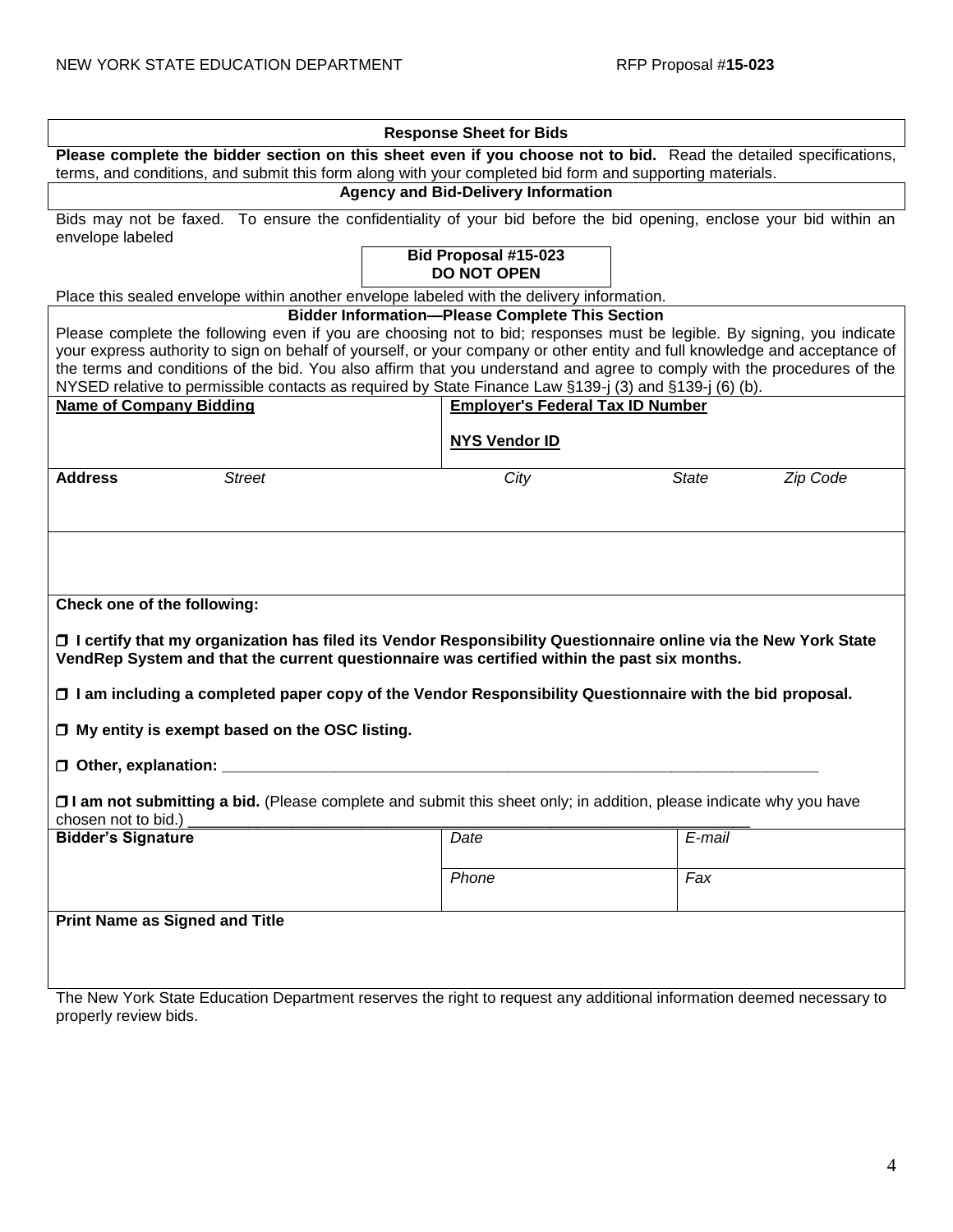## **NON-COLLUSIVE BIDDING CERTIFICATION**

In accordance with Section 139-d of the State Finance Law and paragraph 7 of Appendix A (Standard Clauses for NYS Contracts), the bidder hereby affirms, under penalty of perjury:

By submission of this bid, each bidder and each person signing on behalf of any bidder certifies, and in the case of a joint bid each party thereto certifies as to its own organization, under penalty of perjury, that to the best of his knowledge and belief:

(1) The prices in this bid have been arrived at independently without collusion, consultation, communication, or agreement, for the purpose of restricting competition, as to any matter relating to such prices with any other bidder or with any competitor;

(2) Unless otherwise required by law, the prices which have been quoted in this bid have not been knowingly disclosed by the bidder and will not knowingly be disclosed by the bidder prior to opening, directly or indirectly, to any other bidder or to any competitor; and

(3) No attempt has been made or will be made by the bidder to induce any other person, partnership or corporation to submit or not to submit a bid for the purpose of restricting competition.

#### **A BID SHALL NOT BE CONSIDERED FOR AWARD NOR SHALL ANY AWARD BE MADE WHERE [1], [2], [3] ABOVE HAVE NOT BEEN COMPLIED WITH; PROVIDED HOWEVER, THAT IF IN ANY CASE THE BIDDER(S) CANNOT MAKE THE FORGOING CERTIFICATION, THE BIDDER SHALL SO STATE AND SHALL FURNISH BELOW A SIGNED STATEMENT WHICH SETS FORTH IN DETAIL THE REASONS THEREFORE:**

[AFFIX ADDENDUM TO THIS PAGE IF SPACE IS REQUIRED FOR STATEMEMNT.]

Subscribed to under penalty of perjury under the laws of the State of New York, this \_\_\_\_ day of \_\_\_\_\_\_\_\_\_, 20\_\_\_ as the act and deed of said corporation of partnership.

The person signing on behalf of the bidder further affirms that he/she is authorized and responsible for signing this certificate.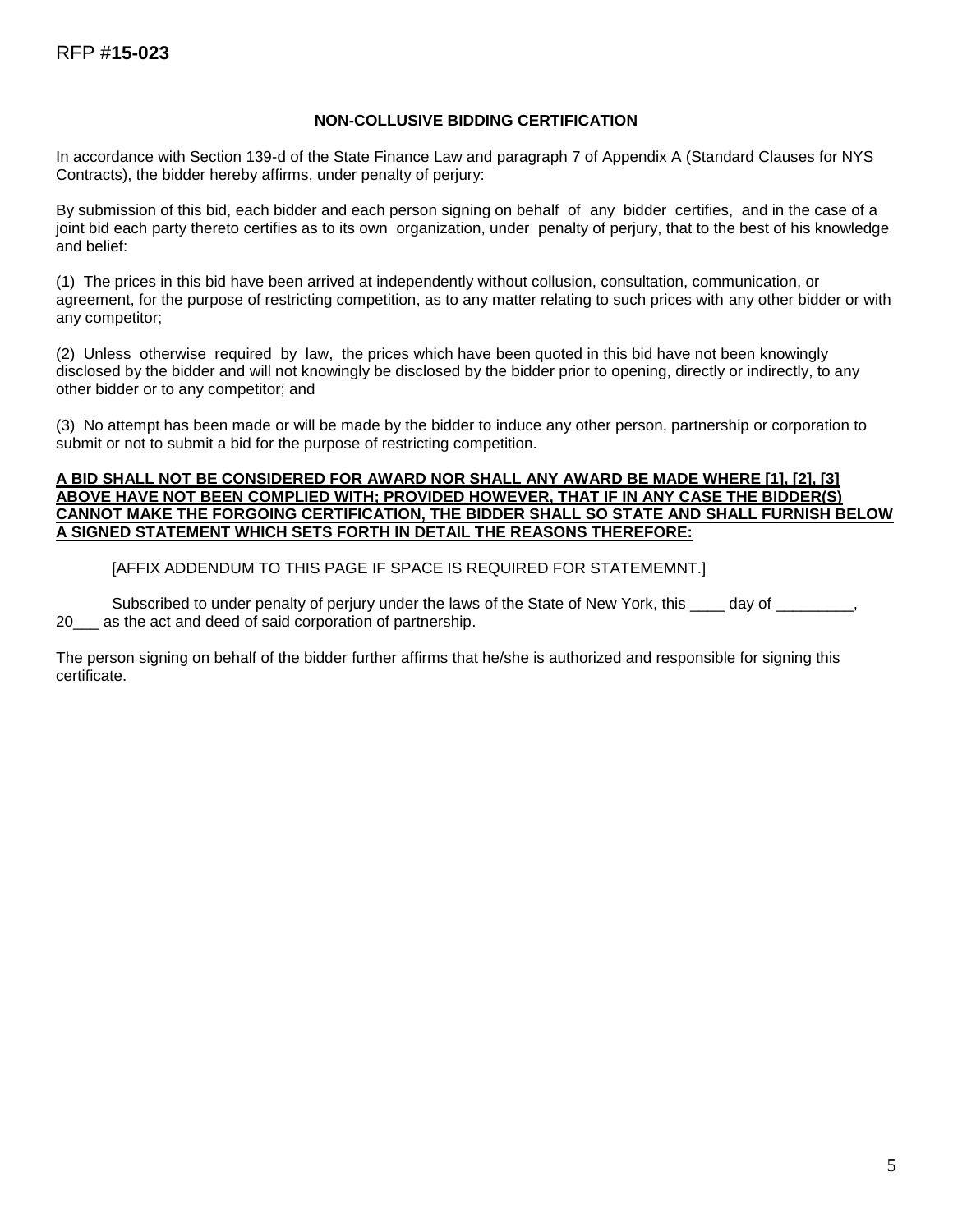# RFP #**15-023**

| <b>Identifying Data</b>                                                                                                                                                                                                        |                                           |
|--------------------------------------------------------------------------------------------------------------------------------------------------------------------------------------------------------------------------------|-------------------------------------------|
|                                                                                                                                                                                                                                |                                           |
|                                                                                                                                                                                                                                |                                           |
|                                                                                                                                                                                                                                |                                           |
|                                                                                                                                                                                                                                |                                           |
|                                                                                                                                                                                                                                | Title: <u>www.community.community.com</u> |
| Signature: Management Contract Contract Contract Contract Contract Contract Contract Contract Contract Contract Contract Contract Contract Contract Contract Contract Contract Contract Contract Contract Contract Contract Co |                                           |
| Joint or combined bids by companies or firms must be certified on behalf of each participant.                                                                                                                                  |                                           |
| Legal name of person, firm or corporation                                                                                                                                                                                      | Legal name of person, firm or corporation |
| By: Name                                                                                                                                                                                                                       |                                           |
|                                                                                                                                                                                                                                | Name                                      |
| Title                                                                                                                                                                                                                          | Title                                     |
| <b>Street Address</b>                                                                                                                                                                                                          |                                           |
|                                                                                                                                                                                                                                |                                           |
| City, State, Zip Code                                                                                                                                                                                                          |                                           |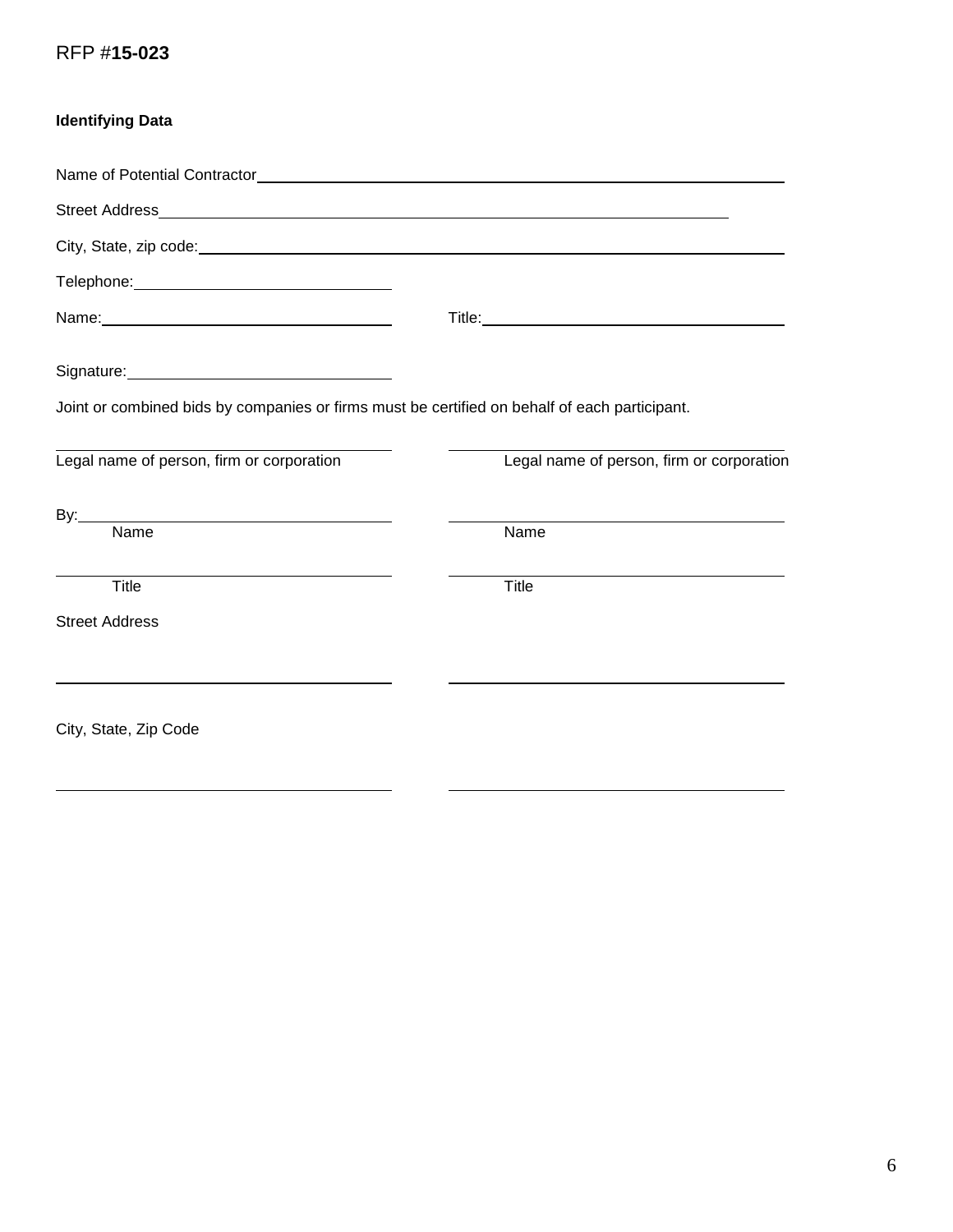# **IF BIDDER(S) ARE A PARTNERSHIP, COMPLETE THE FOLLOWING:**

| <b>NAMES OF PARTNERS OR PRINCIPALS</b>                  | <b>LEGAL RESIDENCE</b> |
|---------------------------------------------------------|------------------------|
|                                                         |                        |
|                                                         |                        |
|                                                         |                        |
| IF BIDDER(S) ARE A CORPORATION, COMPLETE THE FOLLOWING: |                        |
| <b>NAME</b>                                             | <b>LEGAL RESIDENCE</b> |
|                                                         |                        |
| President:                                              |                        |
| Secretary:                                              |                        |
| Treasurer:                                              |                        |
| President:                                              |                        |
| Secretary:                                              |                        |

Treasurer: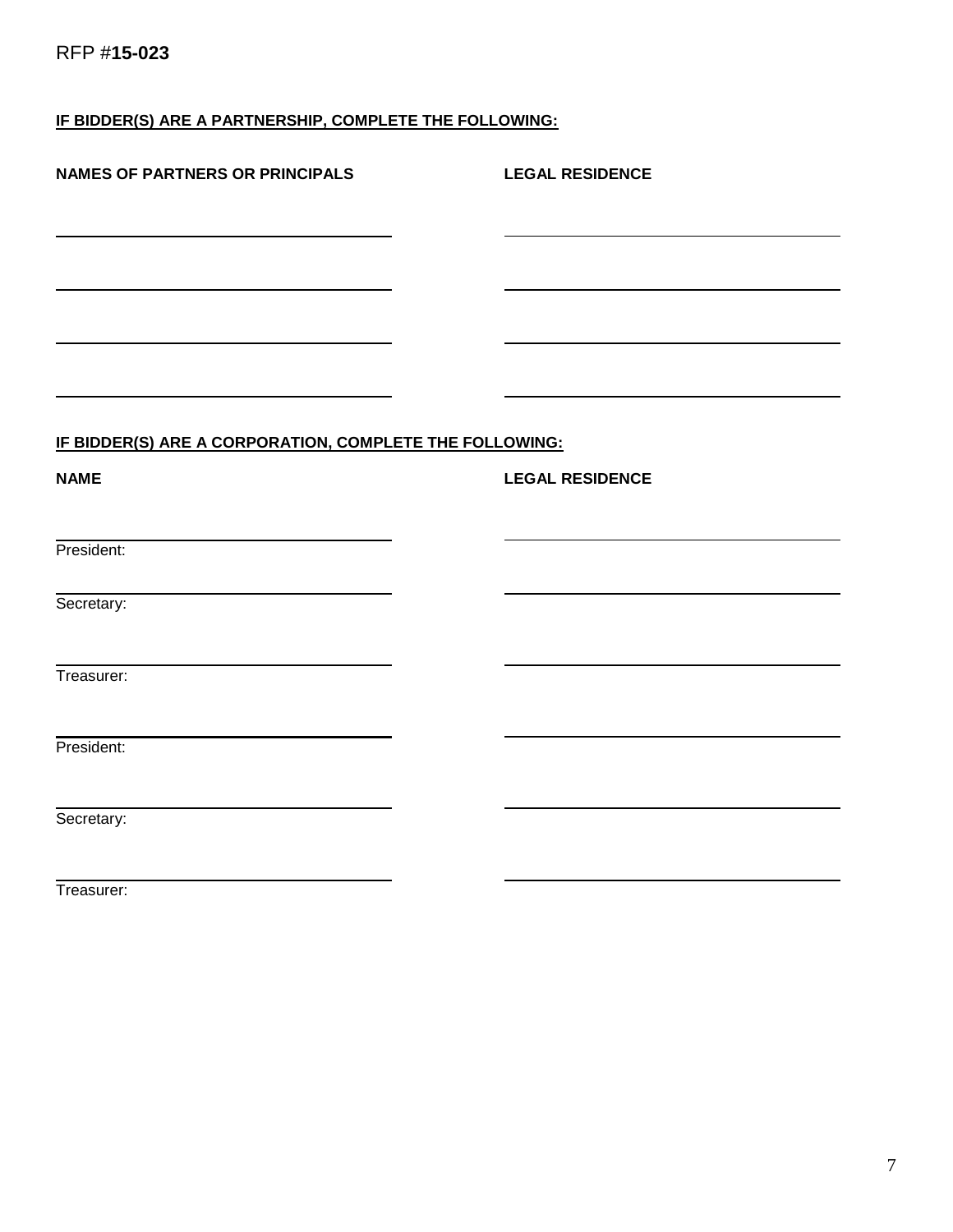#### **MacBride Certification**

#### **NONDISCRIMINATION IN EMPLOYMENT IN NORTHERN IRELAND: MacBRIDE FAIR EMPLOYMENT PRINCIPLES**

In accordance with section 165 of the State Finance Law, the bidder, by submission of this bid, certifies that it or any individual or legal entity in which the bidder holds a 10% or greater ownership, or any individual or legal entity that holds a 10% or greater ownership in the bidder, either:

(Answer Yes or No to one or both of the following, as applicable)

1. Has business operations in Northern Ireland:

\_\_\_\_\_\_ Yes \_\_\_\_\_\_ No

If yes:

2. Shall take lawful steps in good faith to conduct any business operations they have in Northern Ireland in accordance with the MacBride Fair Employment Principles relating to nondiscrimination in employment and freedom of workplace opportunity regarding such operations in Northern Ireland, and shall permit independent monitoring of compliance with such principles.

\_\_\_\_\_\_\_\_\_\_\_\_\_\_\_\_\_\_\_\_\_\_\_\_\_\_\_\_\_\_\_\_\_\_\_\_\_\_\_\_\_\_\_\_\_\_\_\_\_\_\_\_\_\_\_\_\_\_\_\_\_\_\_\_\_\_\_\_\_\_

| ı<br>$\sim$<br>$\overline{\phantom{a}}$<br>$ -$ |  |
|-------------------------------------------------|--|
|-------------------------------------------------|--|

Company Name:

Printed Name and Title of Authorized Representative:

Signature: **Signature: Signature: Signature: Signature: Signature: Signature: Signature: Signature: Signature: Signature: Signature: Signature: Signature: Signature: Signature: Signature: Si** 

Date: **Date: Date: Date: Date: Date: Date: Date: Date: Date: Date: Date: Date: Date: Date: Date: Date: Date: Date: Date: Date: Date: Date: Date: Date: Date: Date: Date:**

Proposal:

Commodity: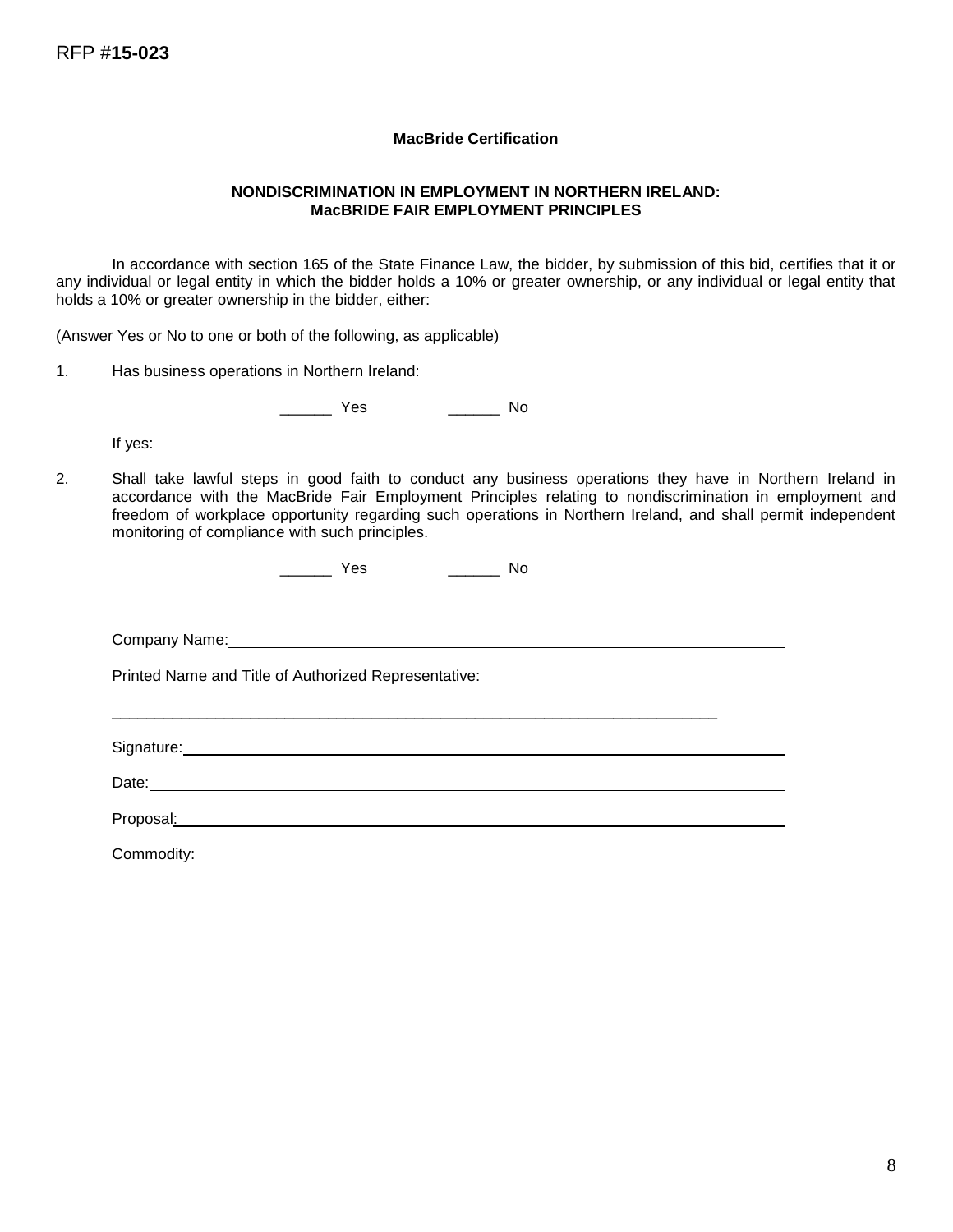#### **CERTIFICATION – OMNIBUS PROCUREMENT ACT OF 1992**

The Omnibus Procurement Act of 1992 requires that by signing this RFP/bid proposal, contractors certify that whenever the total bid amount is greater than \$1 million:

1. The contractor has made reasonable efforts to encourage the participation of New York State Business Enterprises as suppliers and subcontractors on this project, and has retained the documentation of these efforts to be provided upon request to the State;

2. The contractor has complied with the Federal Equal Opportunity Act of 1972 (P.L. 92-261), as amended;

3. The contractor agrees to make reasonable efforts to provide notification to New York State residents of employment opportunities on this project through listing any such positions with the Job Service Division of the New York State Department of Labor; or providing such notification in such manner as is consistent with existing collective bargaining contracts or agreements. The contractor agrees to document these efforts and to provide said documentation to the State upon request;

4. The contractor acknowledges notice that New York State may seek to obtain offset credits from foreign countries as a result of this contract and agrees to cooperate with the State in these efforts.

| Signature: <u>Contract Communication</u> |
|------------------------------------------|
|                                          |
|                                          |
|                                          |
|                                          |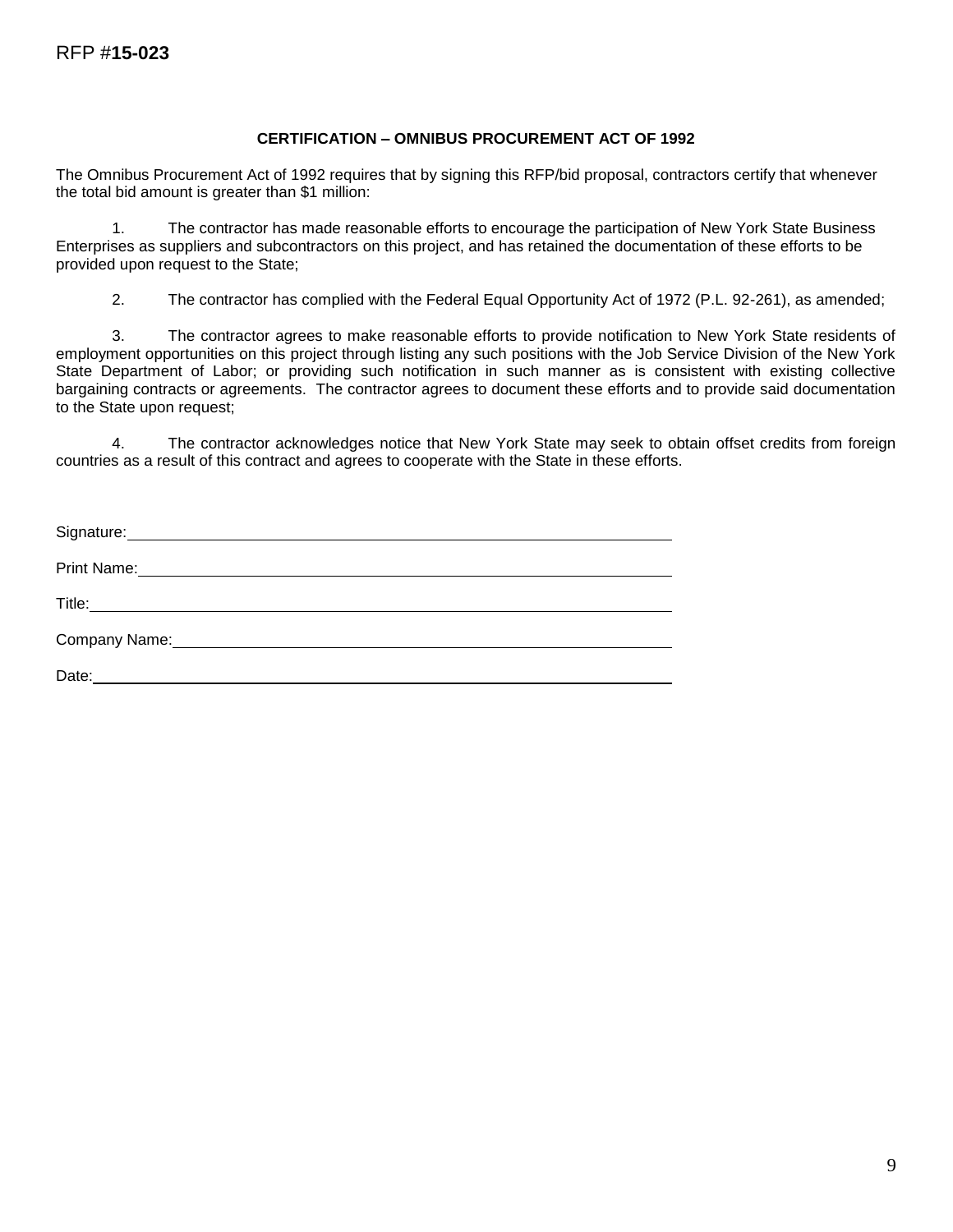#### **Required Assurances**

#### **CERTIFICATIONS REGARDING LOBBYING; DEBARMENT, SUSPENSION AND OTHER RESPONSIBILITY MATTERS; AND DRUG-FREE WORKPLACE REQUIREMENTS**

Applicants should refer to the regulations cited below to determine the certification to which they are required to attest. Applicants should also review the instructions for certification included in the regulations before completing this form. Signature of this form provides for compliance with certification requirements under 34 CFR Part 82, "New Restrictions on Lobbying," and 34 CFR Part 85, "Government-wide Debarment and Suspension (Non-procurement) and Governmentwide Requirements for Drug-Free Workplace (Grants)." The certifications shall be treated as a material representation of fact upon which reliance will be placed when the Department of Education determines to award the covered transaction, grant, or cooperative agreement.

#### 1. **LOBBYING**

As required by Section 1352, Title 31 of the U.S. Code, and implemented at 34 CFR Part 82, for persons entering into a grant or cooperative agreement over \$100,000, as defined at 34 CFR Part 82, Sections 82.105 and 82.110, the applicant certifies that:

(a) No Federal appropriated funds have been paid or will be paid, by or on behalf of the undersigned, to any person for influencing or attempting to influence an officer or employee of any agency, a Member of Congress, an officer or employee of Congress, or an employee of a Member of Congress in connection with the making of any Federal grant, the entering into of any cooperative agreement, and the extension, continuation, renewal, amendment, or modification of any Federal grant or cooperative agreement;

(b) If any funds other than Federal appropriated funds have been paid or will be paid to any person for influencing or attempting to influence an officer or employee of any agency, a Member of Congress, an officer or employee of Congress, or an employee of a Member of Congress in connection with this Federal grant or cooperative agreement, the undersigned shall complete and submit Standard Form - LLL, "Disclosure Form to Report Lobbying," in accordance with its instructions;

(c) The undersigned shall require that the language of this certification be included in the award documents for all sub-awards at all tiers (including sub-grants, contracts under grants and cooperative agreements, and subcontracts) and that all sub-recipients shall certify and disclose accordingly.

#### 2. **DEBARMENT, SUSPENSION, AND OTHER RESPONSIBILITY MATTERS**

As required by Executive Order 12549, Debarment and Suspension, and implemented at 34 CFR Part 85, for

prospective participants in primary covered transactions, as defined at 34 CFR Part 85, Sections 85.105 and 85.110--

A. The applicant certifies that it and its principals:

(a) Are not presently debarred, suspended, proposed for debarment, declared ineligible, or voluntarily excluded from covered transactions by any Federal department or agency;

(b) Have not within a three-year period preceding this application been convicted of or had a civil judgement rendered against them for commission of fraud or a criminal offense in connection with obtaining, attempting to obtain, or performing a public (Federal, State, or local) transaction or contract under a public transaction; violation of Federal or

State antitrust statutes or commission of embezzlement, theft, forgery, bribery, falsification or destruction of records, making false statements, or receiving stolen property;

c) Are not presently indicted for or otherwise criminally or civilly charged by a governmental entity (Federal, State, or local) with commission of any of the offenses enumerated in paragraph (2)(b) of this certification; and

(d) Have not within a three-year period preceding this application had one or more public transaction (Federal, State, or local) terminated for cause or default; and

B. Where the applicant is unable to certify to any of the statements in this certification, he or she shall attach an explanation to this application.

#### 3. **DRUG-FREE WORKPLACE (GRANTEES OTHER THAN INDIVIDUALS)**

As required by the Drug-Free Workplace Act of 1988, and implemented at 34 CFR Part 85, Subpart F, for grantees, as defined at 34 CFR Part 85, Sections 85.605 and 85.610 -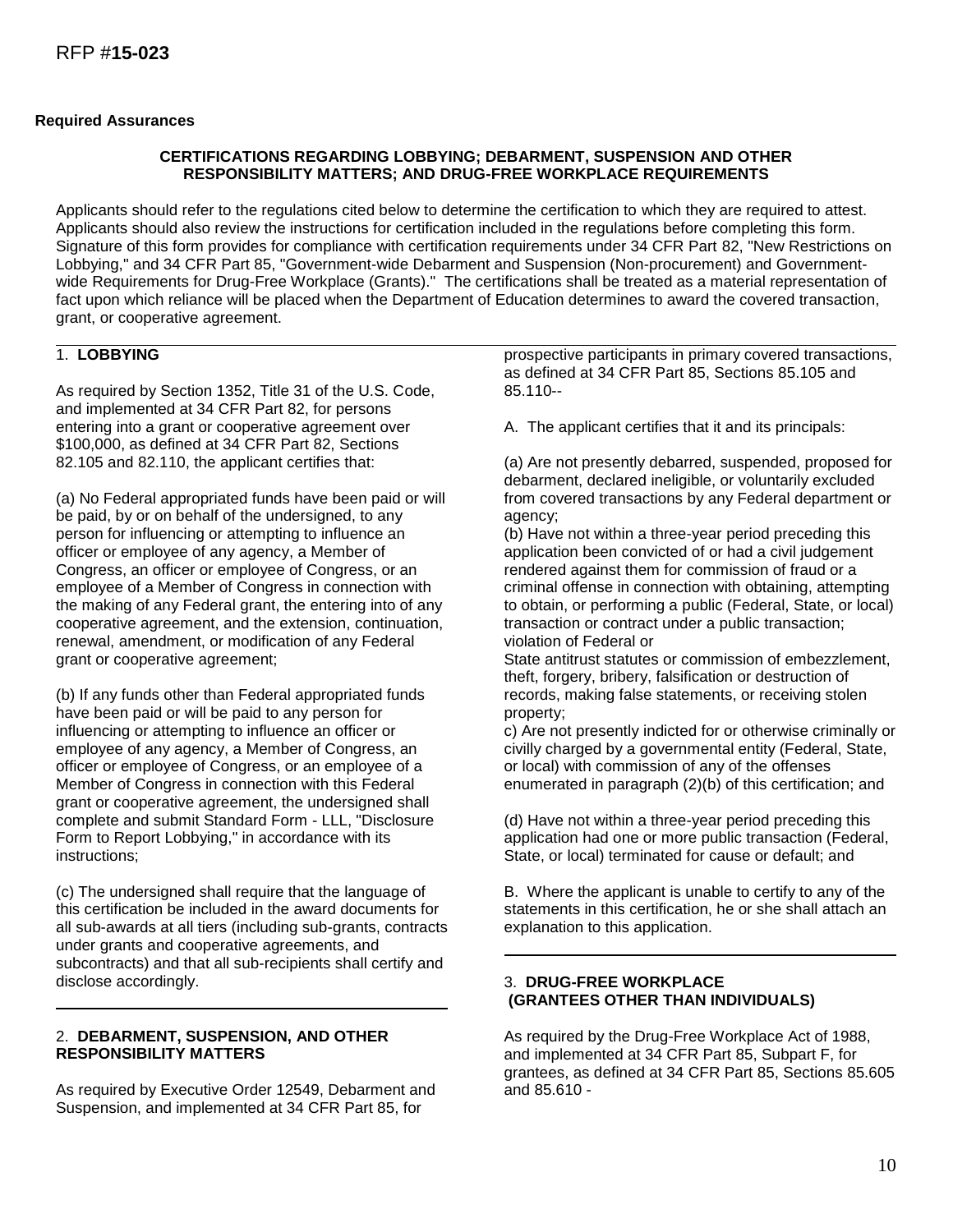A. The applicant certifies that it will or will continue to provide a drug-free workplace by:

(a) Publishing a statement notifying employees that the unlawful manufacture, distribution, dispensing, possession, or use of a controlled substance is prohibited in the grantee's workplace and specifying the actions that will be taken against employees for violation of such prohibition;

(b) Establishing an on-going drug-free awareness program to inform employees about:

(1) The dangers of drug abuse in the workplace;

(2) The grantee's policy of maintaining a drug-free workplace;

(3) Any available drug counseling, rehabilitation, and employee assistance programs; and

(4) The penalties that may be imposed upon employees for drug abuse violations occurring in the workplace;

(c) Making it a requirement that each employee to be engaged in the performance of the grant be given a copy of the statement required by paragraph (a);

(d) Notifying the employee in the statement required by paragraph (a) that, as a condition of employment under the grant, the employee will:

(1) Abide by the terms of the statement; and

(2) Notify the employer in writing of his or her conviction for a violation of a criminal drug statute occurring in the workplace no later than five calendar days after such conviction;

(e) Notifying the agency, in writing, within 10 calendar days after receiving notice under subparagraph (d)(2) from an employee or otherwise receiving actual notice of such conviction. Employers of convicted employees must provide notice, including position title, to: Director, Grants Policy and Oversight Professional, U.S. Department of Education, 400 Maryland Avenue, S.W. (Room 3652, GSA Regional Office Building No. 3), Washington, DC 20202-4248. Notice shall include the identification number(s) of each affected grant;

(f) Taking one of the following actions, within 30 calendar days of receiving notice under subparagraph (d)(2), with respect to any employee who is so convicted:

(1) Taking appropriate personnel action against such an employee, up to and including termination, consistent with the requirements of the Rehabilitation Act of 1973. as amended; or

(2) Requiring such employee to participate satisfactorily in a drug abuse assistance or rehabilitation program approved for such purposes by a Federal, State, or local health, law enforcement, or other appropriate agency;

(g) Making a good faith effort to continue to maintain a drug-free workplace through implementation of paragraphs (a), (b), (c), (d), (e), and (f).

B. The grantee may insert in the space provided below the site(s) for the performance of work done in connection with the specific grant:

Place of Performance (Street address, city, county, state, and zip code)

Check **[ ]** if there are workplaces on file that are not identified here.

## **DRUG-FREE WORKPLACE (GRANTEES WHO ARE INDIVIDUALS)**

As required by the Drug-Free Workplace Act of 1988, and implemented at 34 CFR Part 85, Subpart F, for grantees, as defined at 34 CFR Part 85, Sections 85.610-

A. As a condition of the grant, I certify that I will not engage in the unlawful manufacture, distribution, dispensing, possession, or use of a controlled substance in conducting any activity with the grant; and

B. If convicted of a criminal drug offense resulting from a violation occurring during the conduct of any grant activity, I will report the conviction, in writing, within 10 calendar days of the conviction, to: Director, Grants Policy and Oversight Professional, Department of Education, 400 Maryland Avenue, S.W. (Room 3652, GSA Regional Office building No. 3), Washington, DC 20202-4248. Notice shall include the identification number(s) of each affected grant.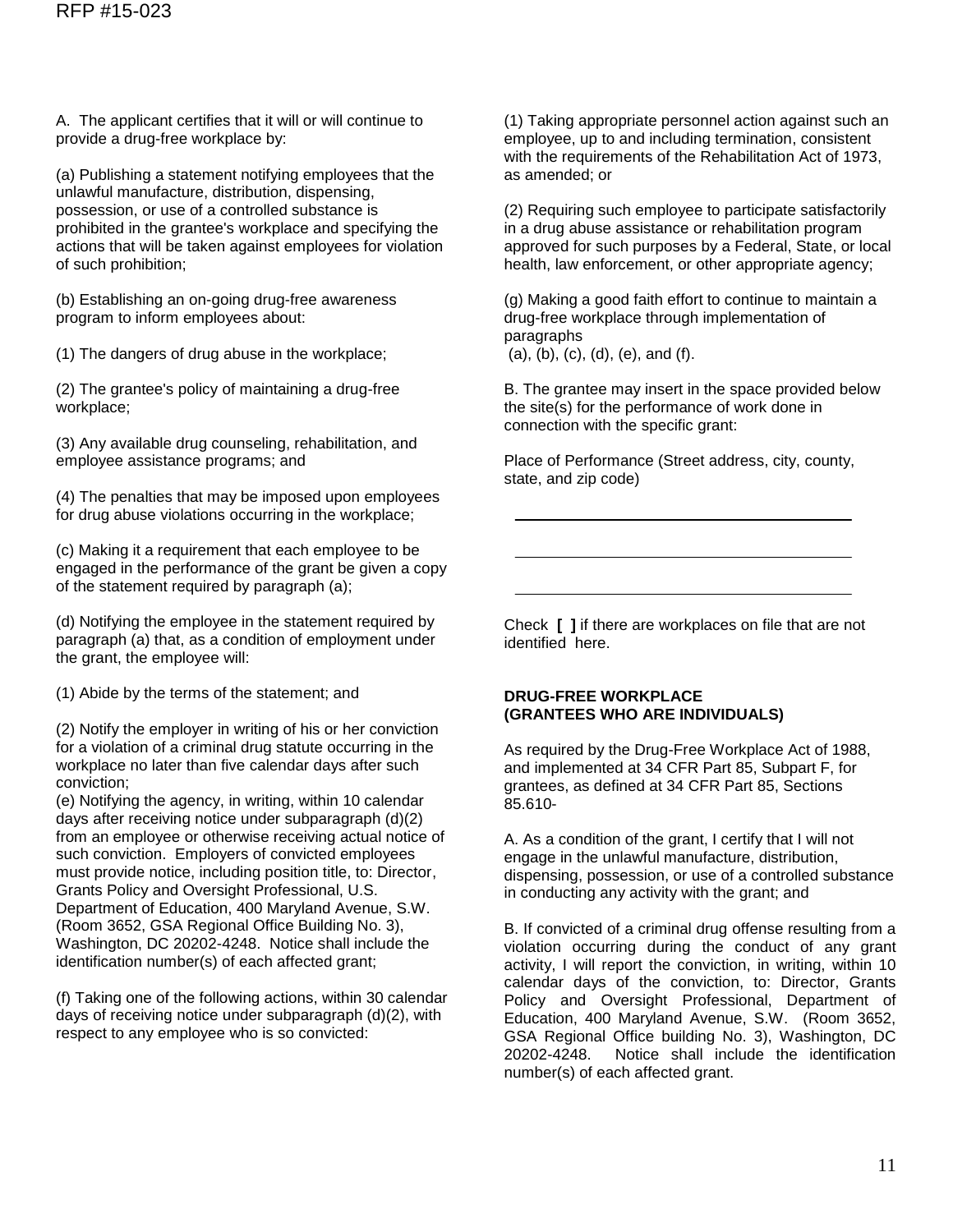As the duly authorized representative of the applicant, I hereby certify that the applicant will comply with the above certifications. The applicant will provide immediate written notice to the NYSED Contract Administration Unit if at any time the applicant learns that its certification was erroneous when submitted or has become erroneous by reason of changed circumstances.

| NAME OF APPLICANT<br><b>NAME</b>                    | PR/AWARD NUMBER AND / OR PROJECT |
|-----------------------------------------------------|----------------------------------|
| PRINTED NAME AND TITLE OF AUTHORIZED REPRESENTATIVE |                                  |
| <b>SIGNATURE</b>                                    | <b>DATE</b>                      |
| <b>CONTRACT YEAR</b>                                | <b>CONTRACT NUMBER</b>           |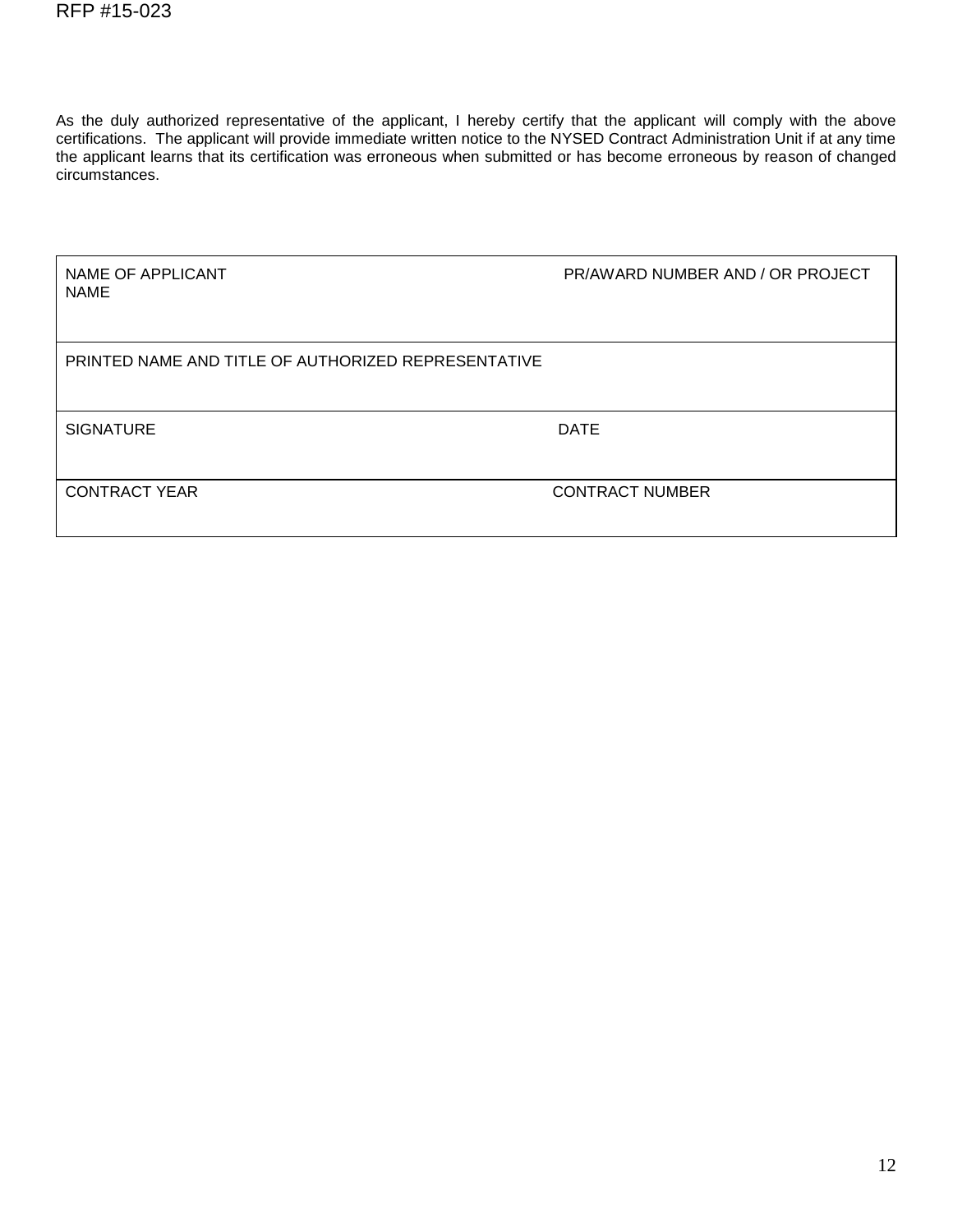Instructions: The attached form is to be completed and submitted by the individual or entity seeking to enter into a Procurement Contract. It shall be submitted to the State Education Department.

## **Offerer Disclosure of Prior Non-Responsibility Determinations**

Name of Individual or Entity Seeking to Enter into the Procurement Contract:

\_\_\_\_\_\_\_\_\_\_\_\_\_\_\_\_\_\_\_\_\_\_\_\_\_\_\_\_\_\_\_\_\_\_\_\_\_\_\_\_\_\_\_\_\_\_\_\_\_\_\_\_\_\_\_\_\_\_\_\_\_\_\_\_\_\_\_\_\_\_\_

\_\_\_\_\_\_\_\_\_\_\_\_\_\_\_\_\_\_\_\_\_\_\_\_\_\_\_\_\_\_\_\_\_\_\_\_\_\_\_\_\_\_\_\_\_\_\_\_\_\_\_\_\_\_\_\_\_\_\_\_\_\_\_\_\_\_\_\_\_\_\_

\_\_\_\_\_\_\_\_\_\_\_\_\_\_\_\_\_\_\_\_\_\_\_\_\_\_\_\_\_\_\_\_\_\_\_\_\_\_\_\_\_\_\_\_\_\_\_\_\_\_\_\_\_\_\_\_\_\_\_\_\_\_\_\_\_\_\_\_\_\_\_

Address: \_\_\_\_\_\_\_\_\_\_\_\_\_\_\_\_\_\_\_\_\_\_\_\_\_\_\_\_\_\_\_\_\_\_\_\_\_\_\_\_\_\_\_\_\_\_\_\_\_\_\_\_\_\_\_\_\_\_\_\_\_\_\_

Name and Title of Person Submitting this Form: \_\_\_\_\_\_\_\_\_\_\_\_\_\_\_\_\_\_\_\_\_\_\_\_\_\_\_\_\_\_\_\_\_

Contract RFP Number: \_\_\_\_\_\_\_\_\_\_\_\_\_\_\_\_\_\_\_\_\_\_\_\_\_\_\_\_\_\_\_\_\_\_\_\_\_\_\_\_\_\_\_\_\_

Date:

1. Has any Governmental Entity made a finding of non-responsibility regarding the individual or entity seeking to enter into the Procurement Contract in the previous four years? (Please circle): No Yes If yes, please answer the next questions: 2. Was the basis for the finding of non-responsibility due to a violation of State Finance Law §139-j (Please circle): No Yes 3. Was the basis for the finding of non-responsibility due to the intentional provision of false or incomplete information to a Governmental Entity? (Please circle): No Yes 4. If you answered yes to any of the above questions, please provide details regarding the finding of non-responsibility below. Governmental Entity: **Example 20** and the set of the set of the set of the set of the set of the set of the set of the set of the set of the set of the set of the set of the set of the set of the set of the set of the set Date of Finding of Non-responsibility: \_\_\_\_\_\_\_\_\_\_\_\_\_\_\_\_\_\_\_\_\_\_\_\_\_\_\_\_\_\_\_\_\_\_\_\_\_\_\_\_\_\_\_\_\_\_ Basis of Finding of Non-Responsibility: \_\_\_\_\_\_\_\_\_\_\_\_\_\_\_\_\_\_\_\_\_\_\_\_\_\_\_\_\_\_\_\_\_\_\_\_\_\_\_\_\_\_\_\_\_\_\_\_\_\_\_\_\_\_\_\_\_\_\_\_\_\_\_\_\_\_\_\_\_\_\_\_\_\_\_\_\_ \_\_\_\_\_\_\_\_\_\_\_\_\_\_\_\_\_\_\_\_\_\_\_\_\_\_\_\_\_\_\_\_\_\_\_\_\_\_\_\_\_\_\_\_\_\_\_\_\_\_\_\_\_\_\_\_\_\_\_\_\_\_\_\_\_\_\_\_\_\_\_\_\_\_\_\_\_ \_\_\_\_\_\_\_\_\_\_\_\_\_\_\_\_\_\_\_\_\_\_\_\_\_\_\_\_\_\_\_\_\_\_\_\_\_\_\_\_\_\_\_\_\_\_\_\_\_\_\_\_\_\_\_\_\_\_\_\_\_\_\_\_\_\_\_\_\_\_\_\_\_\_\_\_\_

(Add additional pages as necessary)

5. Has any Governmental Entity or other governmental agency terminated or withheld a Procurement Contract with the above-named individual or entity due to the intentional provision of false or incomplete information? (Please circle): No Yes

\_\_\_\_\_\_\_\_\_\_\_\_\_\_\_\_\_\_\_\_\_\_\_\_\_\_\_\_\_\_\_\_\_\_\_\_\_\_\_\_\_\_\_\_\_\_\_\_\_\_\_\_\_\_\_\_\_\_\_\_\_\_\_\_\_\_\_\_\_\_\_\_\_\_\_\_\_ \_\_\_\_\_\_\_\_\_\_\_\_\_\_\_\_\_\_\_\_\_\_\_\_\_\_\_\_\_\_\_\_\_\_\_\_\_\_\_\_\_\_\_\_\_\_\_\_\_\_\_\_\_\_\_\_\_\_\_\_\_\_\_\_\_\_\_\_\_\_\_\_\_\_\_\_\_ \_\_\_\_\_\_\_\_\_\_\_\_\_\_\_\_\_\_\_\_\_\_\_\_\_\_\_\_\_\_\_\_\_\_\_\_\_\_\_\_\_\_\_\_\_\_\_\_\_\_\_\_\_\_\_\_\_\_\_\_\_\_\_\_\_\_\_\_\_\_\_\_\_\_\_\_\_ \_\_\_\_\_\_\_\_\_\_\_\_\_\_\_\_\_\_\_\_\_\_\_\_\_\_\_\_\_\_\_\_\_\_\_\_\_\_\_\_\_\_\_\_\_\_\_\_\_\_\_\_\_\_\_\_\_\_\_\_\_\_\_\_\_\_\_\_\_\_\_\_\_\_\_\_\_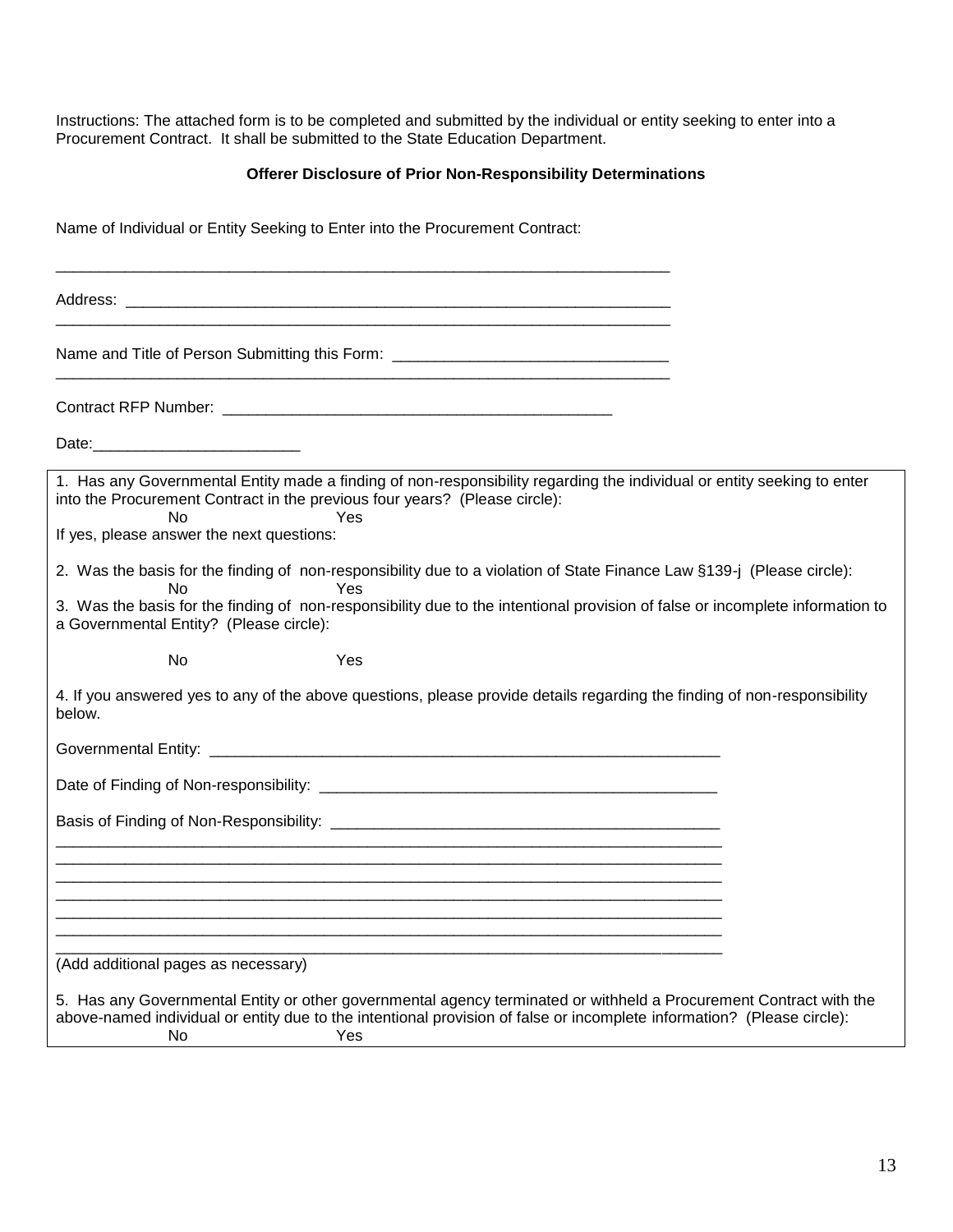| 6. If yes, please provide details below.                                                                                                               |  |
|--------------------------------------------------------------------------------------------------------------------------------------------------------|--|
|                                                                                                                                                        |  |
| Date of Termination or Withholding of Contract: _________________________________                                                                      |  |
| Basis of Termination or Withholding:                                                                                                                   |  |
|                                                                                                                                                        |  |
|                                                                                                                                                        |  |
|                                                                                                                                                        |  |
|                                                                                                                                                        |  |
|                                                                                                                                                        |  |
|                                                                                                                                                        |  |
|                                                                                                                                                        |  |
| (Add additional pages as necessary)                                                                                                                    |  |
| Offerer certifies that all information provided to the Governmental Entity with respect to State Finance Law §139-k is<br>complete, true and accurate. |  |
| By: Signature Date: Date:                                                                                                                              |  |
|                                                                                                                                                        |  |
|                                                                                                                                                        |  |
|                                                                                                                                                        |  |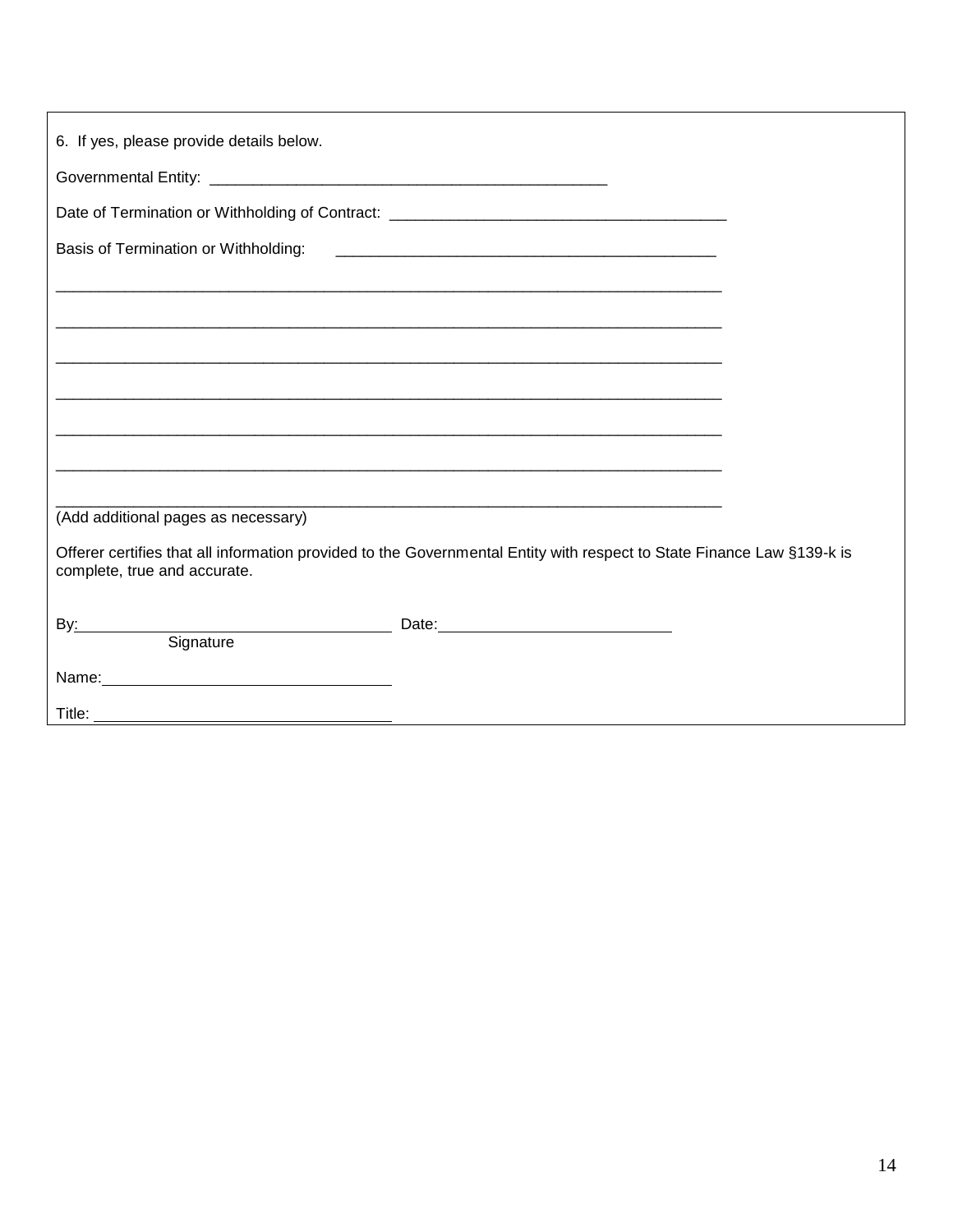

#### **NEW YORK STATE EDUCATION DEPARTMENT NYSED SUBSTITUTE FORM W-9: REQUEST FOR TAXPAYER IDENTIFICATION NUMBER & CERTIFICATION**

| <b>SECTION</b>                                                                                                                                                                 |                                                                                                                             |
|--------------------------------------------------------------------------------------------------------------------------------------------------------------------------------|-----------------------------------------------------------------------------------------------------------------------------|
| TYPE OR PRINT INFORMATION NEATLY. PLEASE REFER TO INSTRUCTIONS FOR MORE INFORMATION.                                                                                           |                                                                                                                             |
| Part I: Payee/Vendor/Organization Information                                                                                                                                  | <b>AGENCY ID:</b>                                                                                                           |
| 1. Legal Business Name:                                                                                                                                                        | 2. If you use a DBA, please list below:                                                                                     |
| 3. Entity Type (Check one only):<br>Sole Proprietor   Partnership   Limited Liability Co.   Business Corporation   Unincorporated<br>Association/Business   Federal Government |                                                                                                                             |
| State Government   Public Authority   Local Government   School District   Fire District                                                                                       | Other                                                                                                                       |
| Part II: Taxpayer Identification Number (TIN) & Taxpayer Identification Type                                                                                                   |                                                                                                                             |
| 1. Enter your TIN here: (DO NOT USE DASHES)<br>2. Taxpayer Identification Type (check appropriate box):                                                                        |                                                                                                                             |
| <b>Business Entity)</b>                                                                                                                                                        | Employer ID No. (EIN)   Social Security No. (SSN)       Individual Taxpayer ID No. (ITIN)     N/A (Non-United States        |
| <b>Part III: Address</b>                                                                                                                                                       |                                                                                                                             |
| 1. Physical Address:                                                                                                                                                           | 2. Remittance Address:                                                                                                      |
| Number, Street, and Apartment or Suite Number                                                                                                                                  | Number, Street, and Apartment or Suite Number                                                                               |
|                                                                                                                                                                                |                                                                                                                             |
| City, State, and Nine Digit Zip Code or Country                                                                                                                                | City, State, and Nine Digit Zip Code or Country                                                                             |
| Part IV: Certification of CEO or Properly Authorized Individual                                                                                                                |                                                                                                                             |
| form is my correct Taxpayer Identification Number (TIN).                                                                                                                       | Under penalties of perjury, I certify that I am the CEO or properly authorized individual and that the number shown on this |
| <b>Sign Here:</b>                                                                                                                                                              |                                                                                                                             |
| Signature                                                                                                                                                                      | Date                                                                                                                        |
| Print Name<br><b>Email Address</b>                                                                                                                                             | <b>Phone Number</b>                                                                                                         |
| Part V: Contact Information – Individual Authorized to Represent the Payee/Vendor/Organization                                                                                 |                                                                                                                             |
|                                                                                                                                                                                | Title:                                                                                                                      |
| (Print Name)                                                                                                                                                                   | Phone Number: (                                                                                                             |
| Part VI: Survey of Future Payment Methods                                                                                                                                      |                                                                                                                             |
| Please indicate all methods of payment acceptable to your organization:                                                                                                        |                                                                                                                             |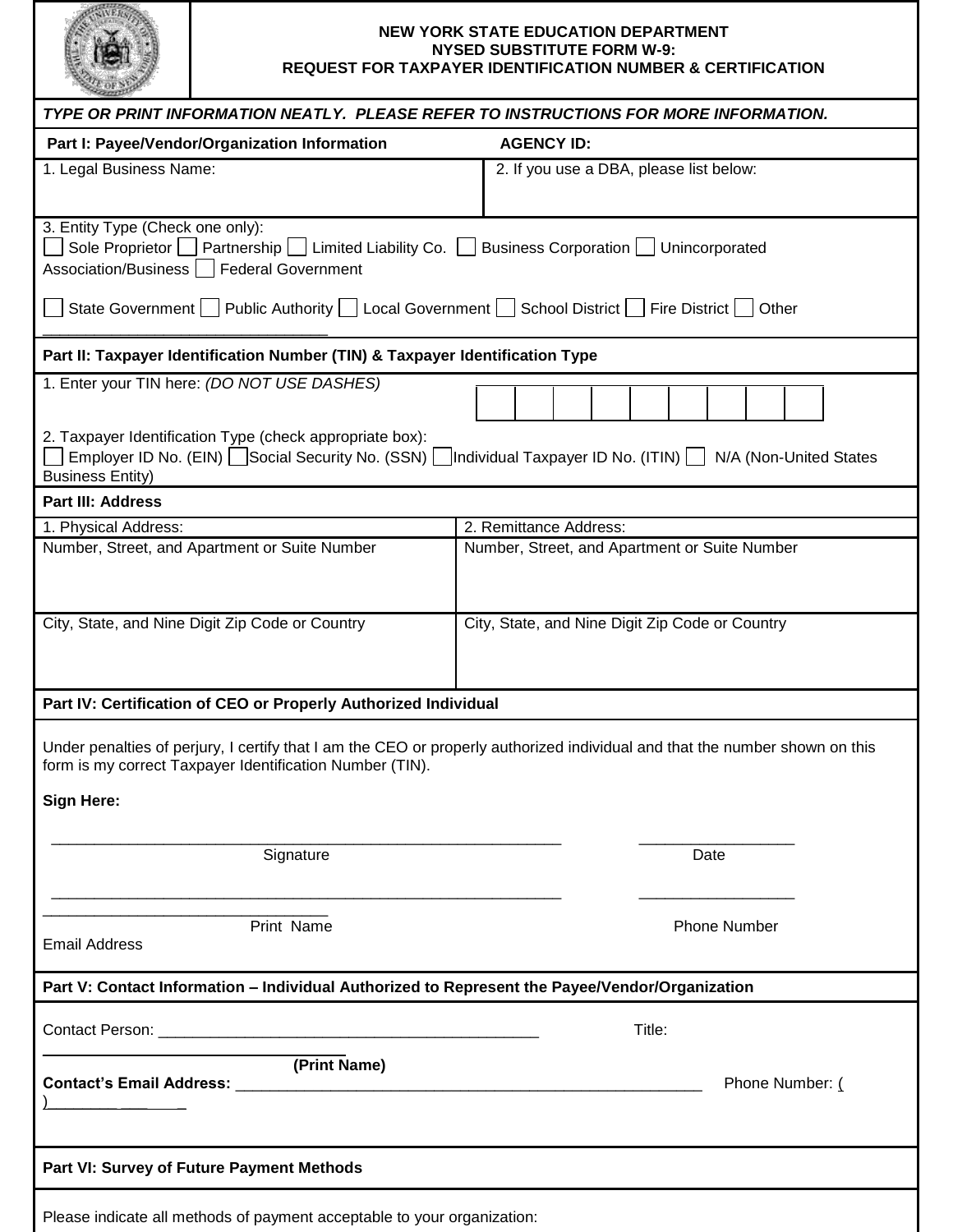#### **NYS Education Department Instructions for Completing NYSED Substitute W-9**

The NYS Education Department (NYSED) is using the NYSED Substitute Form W-9 to obtain certification of your TIN in order to facilitate your registration with the SFS centralized vendor file and to ensure accuracy of information contained therein. We ask for the information on the NYSED Substitute Form W-9 to carry out the Internal Revenue laws of the United States.

Any payee/vendor/organization receiving Federal and/or State payments from NYSED must complete the NYSED Substitute Form W-9 if they are not yet registered in the SFS centralized vendor file.

## *Part I: Payee/Vendor/Organization Information*

1. **Legal Business Name**: For individuals, enter the name of the person who will do business with NYS as it appears on the Social Security card or other required Federal tax documents. An organization should enter the name shown on its charter or other legal documents that created the organization. Do not abbreviate names.

- 2. **DBA (Doing Business As)**: Enter your DBA name, if applicable.
- 3. **Entity Type**: Mark the Entity Type doing business with New York State.

#### *Part II: Taxpayer Identification Number (TIN) and Taxpayer Identification Type*

1. **Taxpayer Identification Number:** Enter your nine-digit Social Security Number, Individual Taxpayer Identification Number  $(ITIN)^1$  or Employer Identification Number.

2. **Taxpayer Identification Type:** Mark the type of identification number provided.

#### *Part III: Address*

 $\overline{a}$ 

- 1. Physical Address: List the location of where your business is physically located.
- 2. Remittance Address: List the location where payments should be delivered.

#### *Part IV: Certification of CEO or Properly Authorized Individual*

Please sign, date and print the authorized individual's name, telephone and email address. An email address will facilitate communication and access to Vendor Self Service.

## *Part V: Contact Information*

Please provide the contact information for an individual who is authorized to make legal and financial decisions for your organization. An email address will facilitate communication and access to Vendor Self Service.

## *Part VI: Survey of Future Payment Methods*

Payment methods are needed for informational purposes. To expedite payments, vendors are strongly encouraged to consider accepting payment via VISA credit card.

<sup>&</sup>lt;sup>1</sup> An ITIN is a nine-digit number used by the United States Internal Revenue Service for individuals not eligible to obtain a Social Security Number, but are required to file income taxes. To obtain an ITIN, submit a completed W-7 to the IRS. The IRS will notify you in writing within 4 to 6 weeks about your ITIN status. In order to do business with New York State, **you must submit IRS Form W-8** along with our NYSED Substitute Form W-9 showing your ITIN. IRS Form W-8 certifies your foreign status. To obtain IRS FormsW-7 and W-8, call 1-800-829-3676 or visit the IRS website at www.irs.gov.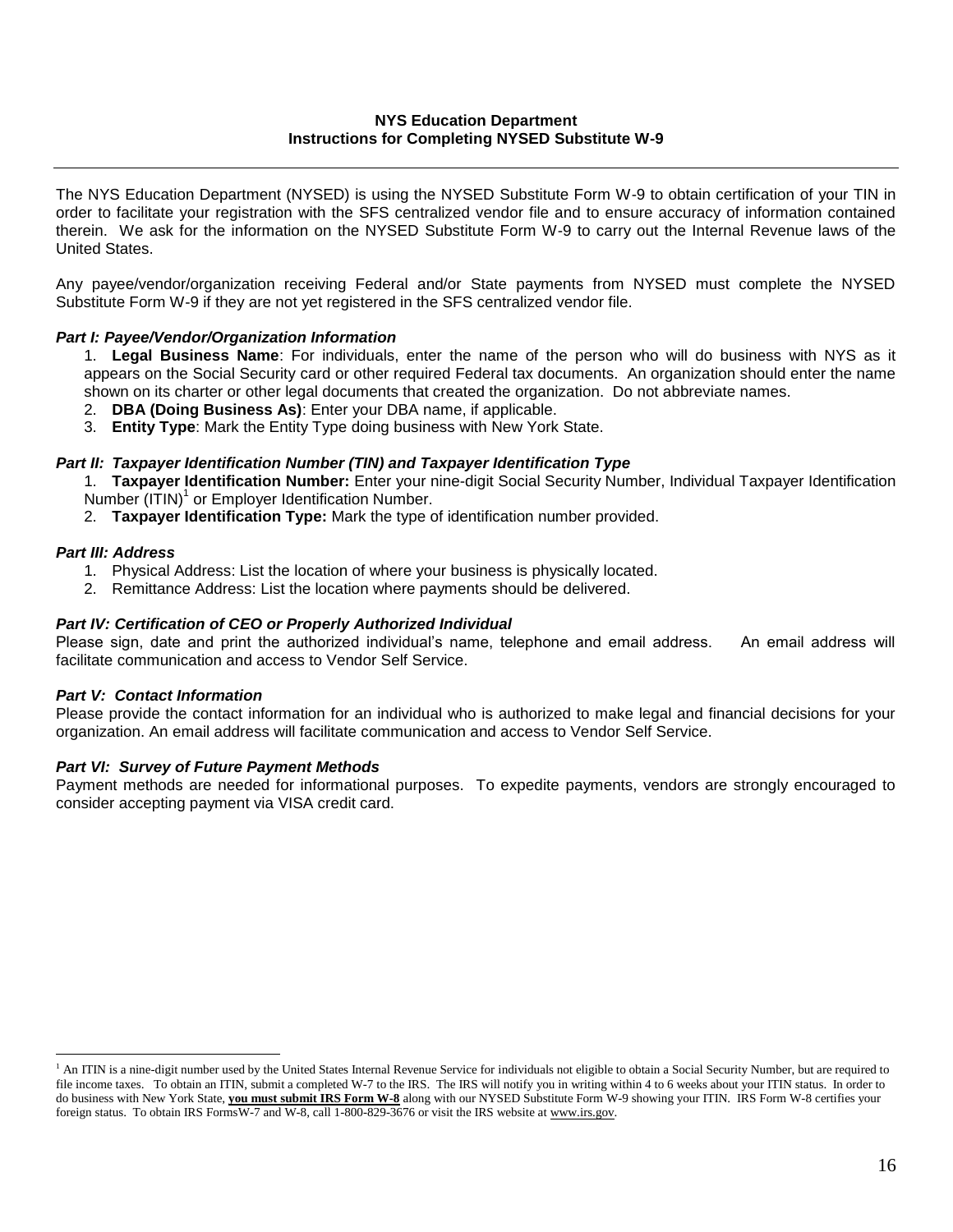#### **IRAN DIVESTMENT ACT CERTIFICATION**

As a result of the Iran Divestment Act of 2012 (Act), Chapter 1 of the 2012 Laws of New York, a new provision has been added to the State Finance Law (SFL), § 165-a, effective April 12, 2012. Under the Act, the Commissioner of the Office of General Services (OGS) will be developing a list (prohibited entities list) of "persons" who are engaged in "investment activities in Iran" (both are defined terms in the law). Pursuant to SFL § 165-a(3)(b), the initial list is expected to be issued no later than 120 days after the Act's effective date, at which time it will be posted on the OGS website.

By submitting a bid in response to this solicitation or by assuming the responsibility of a Contract awarded hereunder, Bidder/Contractor (or any assignee) certifies that once the prohibited entities list is posted on the OGS website, it will not utilize on such Contract any subcontractor that is identified on the prohibited entities list.

Additionally, Bidder/Contractor is advised that once the list is posted on the OGS website, any Contractor seeking to renew or extend a Contract or assume the responsibility of a Contract awarded in response to the solicitation, must certify at the time the Contract is renewed, extended or assigned that it is not included on the prohibited entities list.

During the term of the Contract, should the New York State Education Department (AGENCY) receive information that a person is in violation of the above-referenced certification, AGENCY will offer the person an opportunity to respond. If the person fails to demonstrate that it has ceased its engagement in the investment which is in violation of the Act within 90 days after the determination of such violation, then AGENCY shall take such action as may be appropriate including, but not limited to, imposing sanctions, seeking compliance, recovering damages, or declaring the Contractor in default.

AGENCY reserves the right to reject any bid or request for assignment for an entity that appears on the prohibited entities list prior to the award of a contract, and to pursue a responsibility review with respect to any entity that is awarded a contract and appears on the prohibited entities list after contract award.

| Signature: Management of the Communication of the Communication of the Communication of the Communication of the Communication of the Communication of the Communication of the Communication of the Communication of the Comm       |
|--------------------------------------------------------------------------------------------------------------------------------------------------------------------------------------------------------------------------------------|
|                                                                                                                                                                                                                                      |
| Title: <u>The Community of the Community of the Community of the Community of the Community of the Community of the Community of the Community of the Community of the Community of the Community of the Community of the Commun</u> |
|                                                                                                                                                                                                                                      |
|                                                                                                                                                                                                                                      |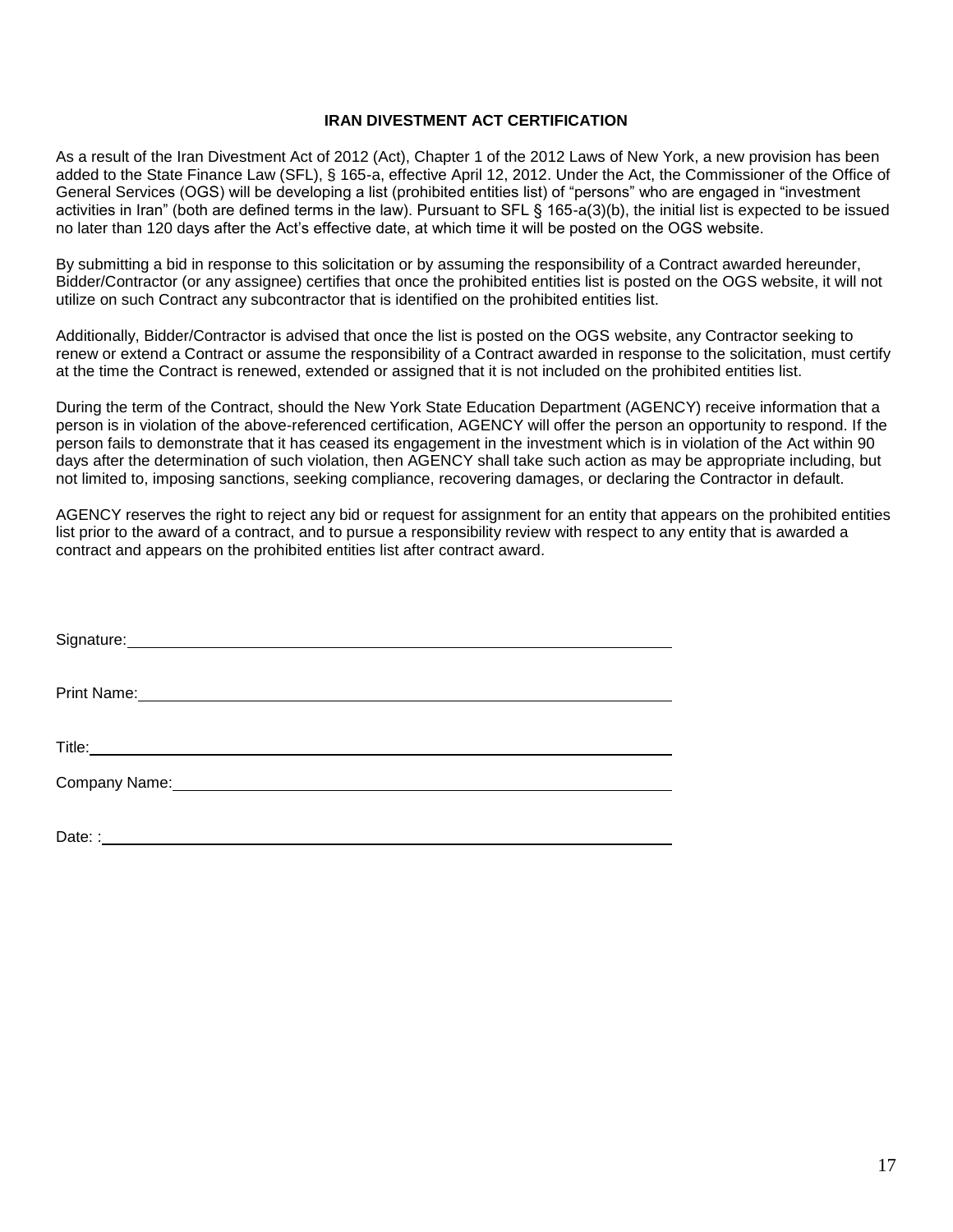## **Mandatory Requirements Certification**

## **RFP #15-023**

**By signing this form, the undersigned certifies it can provide and/or meet all of the requirements listed below as well as all of the deliverables outlined in the RFP. Please use the line space, where provided, to indicate where the proposal you demonstrate how you are going to provide or meet the specified requirement.**

## *Mandatory Requirements will be met as follows (Please clearly document how this proposal meets each mandatory requirement):*

| <b>Requirement</b>                                                              | As supported in this |
|---------------------------------------------------------------------------------|----------------------|
|                                                                                 | proposal on page(s)  |
| 1. The Technical Assistance Center (TAC) Certification Form (found in the       |                      |
| Submission Documents attached separately) must be submitted with the            |                      |
| proposal.                                                                       |                      |
| 2. Bidders for each RBE-RN must be located in the region of the State they will |                      |
| serve through this project. (Bidders for the Statewide Language RBE-RN may      |                      |
| be located in any region of the State.)                                         |                      |
| 3. Eligible bidders may only bid for one regional technical assistance support  |                      |
| center; but may bid on both a regional award and the statewide award.           |                      |

#### **Proposals that do not include the completed and signed Mandatory Requirements Certification will be disqualified and removed from further consideration.**

| <b>Vendor Signature and Title</b> | Date: |  |
|-----------------------------------|-------|--|
| <b>Printed Name</b>               |       |  |
| <b>Company Name</b>               |       |  |
| <b>Company Address</b>            |       |  |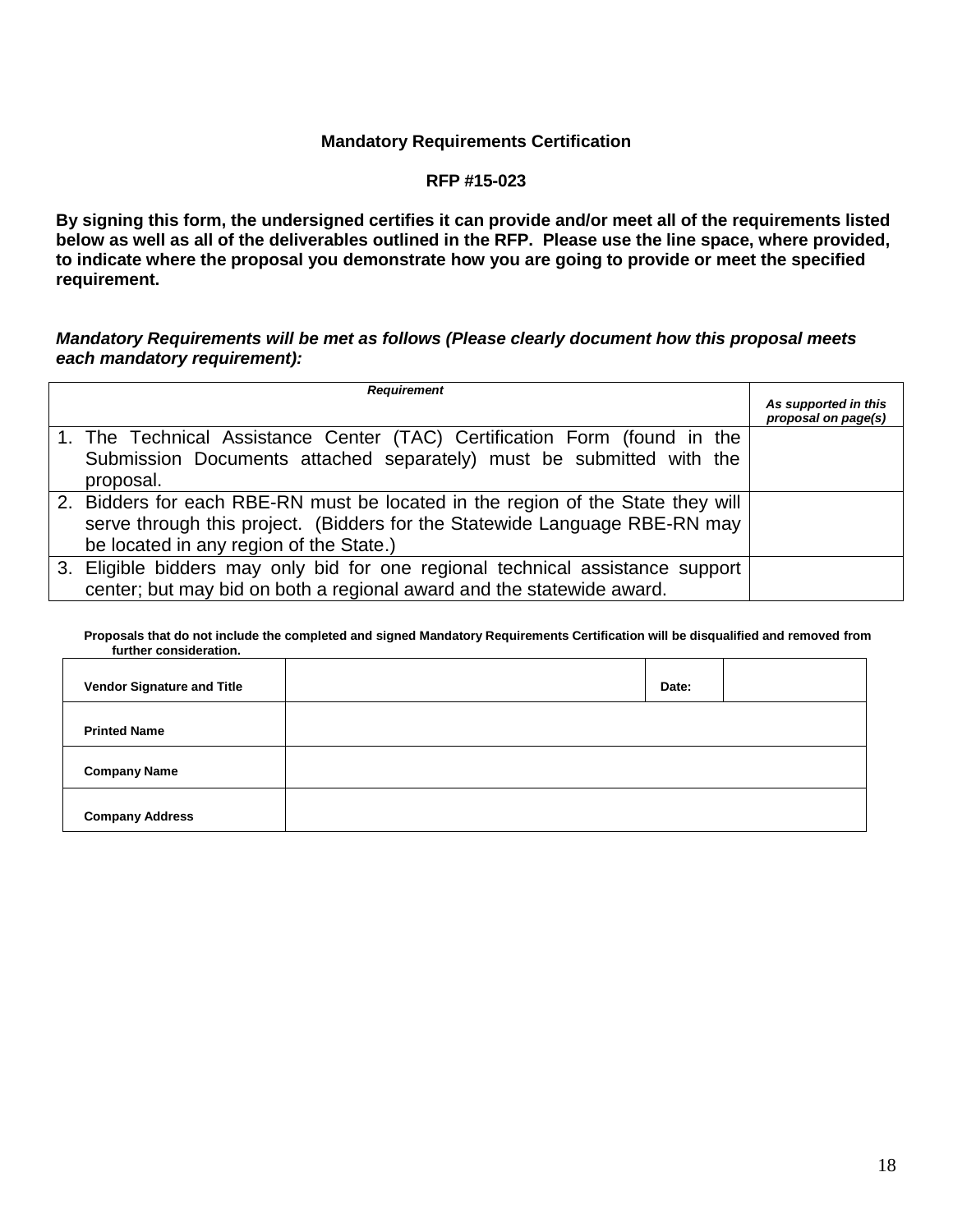# **Technical Assistance Center (TAC) Certification**

# **New York Statewide Literacy Resource Center**

- **1.** The TAC agrees to provide a substantial amount of the contract through direct services by its employees and not to subcontract with third parties. In those instances where a subcontract is required to satisfy the mission of the TAC, the subcontract must be for the provision of direct support to the activities of the TAC.
- **2.** All tasks and activities required to be provided by the TAC will be explicitly listed in each contract. Changes in scope, amount, period or budget are subject to review by the Contract Administration Unit and may also require an amendment approved by the Office of the State Comptroller.
- **3.** TACs will be reimbursed for allowable expenses that are actual, reasonable and necessary as authorized in the contract and based on documentation specified by Fiscal Management and described in each contract.
- **4.** The TAC must file a program performance report that must identify achievement towards specific activities and objectives listed in the contract to be approved by the Deputy Commissioner and filed with the final payment.
- **5.** The TAC must include an initial disclosure statement listing the names of owners and employees who are former State Education Department employees and any subcontractors used whose business is owned by former Education Department employees. Failure to comply will be grounds for withholding payments and/or termination of the contract. If awarded a contract, amended disclosure statements must be submitted as changes occur.
- **6.** The TAC will not hire employees to work directly for this Department or any other State agency nor may TAC staff be directly supervised by Department staff.
- **7.** The TAC will not allow the Department to direct the hiring of or participate in hiring TAC staff beyond requiring that the TAC provide staff with certain required education and skills as specified in the solicitation document.

Note, Department staff or Department advisory council members may meet with the TAC to plan, discuss goals and objectives and to monitor outcomes.

- **8.** TACs will not allow the Department to direct the TAC to enter into subcontracts with specific contractors.
- **9.** The TAC will not procure a Department sponsored or co-sponsored conference. TAC staff may assist with administrative tasks associated with running the conference (i.e. registration, mailings, etc.).
- **10.**TACs may provide services that directly benefit local education agencies and their staff, parents, students, teachers or other appropriate Department customers. Appropriate activities include: training and staff development; technical assistance through on-site visits, distance learning techniques, and/or written or verbal communications; evaluations; and the dissemination of information needed by the constituency served to achieve goals and standards established by the Commissioner and the Board of Regents.
- **11.**TACs are prohibited from making purchases for the direct use or benefit of the Department or any other State agency or any member of their staff. This includes, but is not limited to, equipment, travel, supplies and materials, leasing space, contractual services etc. TACs may not enter into subcontracts that provide direct services to the Department.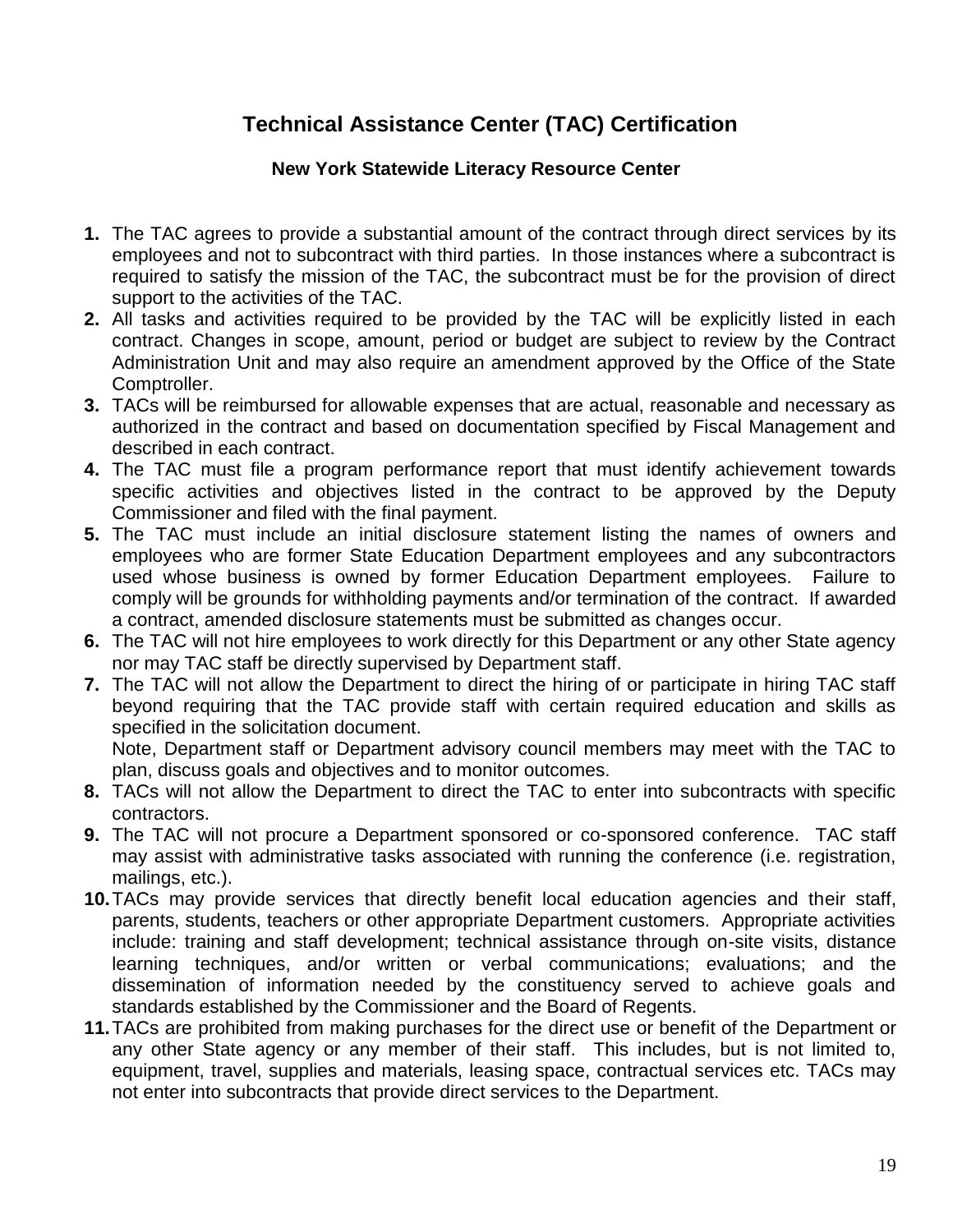**12.**Allowable costs will be detailed in the contract. Allowable travel expenses may not exceed the amounts allowed by NYS Travel Guidelines. Allowable costs of training seminars or conferences will be limited to necessary trainers and their expenses, meeting rooms, supplies and materials incidental to the training, and light beverages and snacks for breaks. Meals will be allowed when the training necessarily requires a full day (6 hours of actual training time). The maximum reimbursable amount will be based on the Federal meal rates used by NYS for travel reimbursement. The maximum allowable lunch reimbursement will be 50% of the full Meals and Incidental Expenses (M & IE) rate plus an 18% gratuity. The full M & IE rate is the sum of the full per diem amount for breakfast and dinner. The rates can be found at the following web site:

[http://www.gsa.gov/Portal/gsa/ep/contentView.do?queryYear=2010&contentType=GSA\\_BASI](http://www.gsa.gov/Portal/gsa/ep/contentView.do?queryYear=2010&contentType=GSA_BASIC&contentId=17943&queryState=New+York&noc=T) [C&contentId=17943&queryState=New+York&noc=T](http://www.gsa.gov/Portal/gsa/ep/contentView.do?queryYear=2010&contentType=GSA_BASIC&contentId=17943&queryState=New+York&noc=T) Note, the amounts claimed must be actual expenses incurred. The per diems are maximums. Exceptions to these limitations require the prior approval of the Deputy Commissioner and the CFO.

**13.**Unallowable costs include, but are not limited to, gifts, contributions, alcoholic beverages, entertainment and expenses that violate the State's Ethics Law.

# **Note: During periods of fiscal stress in the State, costs that are otherwise allowable such as meals may be prohibited.**

**Proposals that do not include this signed certification will be disqualified and removed from further consideration.**

I certify that the contractor will comply with all of the above requirements for a Technical Assistance Center.

Contractor Name **Signature** Title

Company Name

Date

**This form, bearing an original signature, must be returned to the NYS Education Dept.** 

**along with your Technical Proposal.**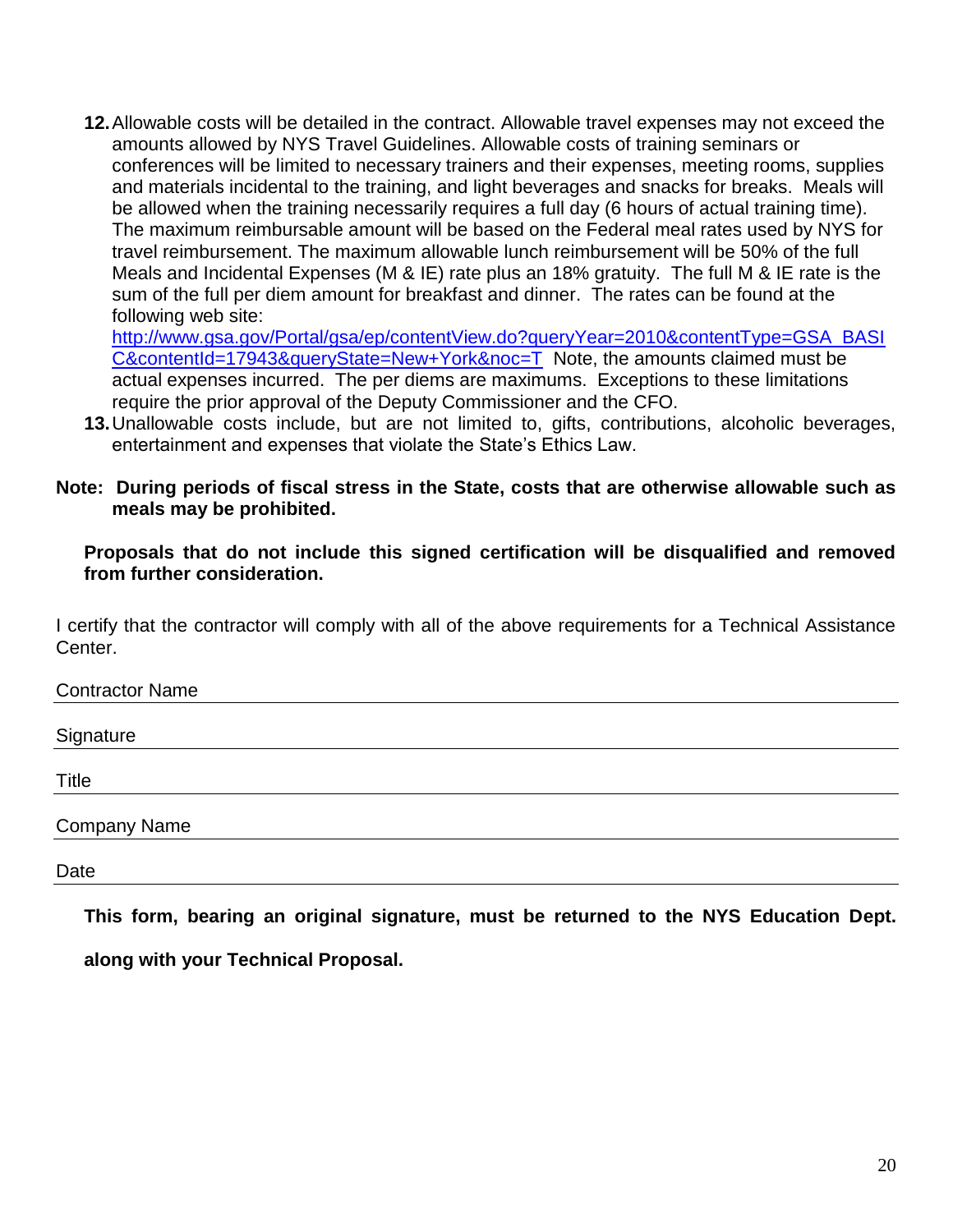# **M/WBE Documents**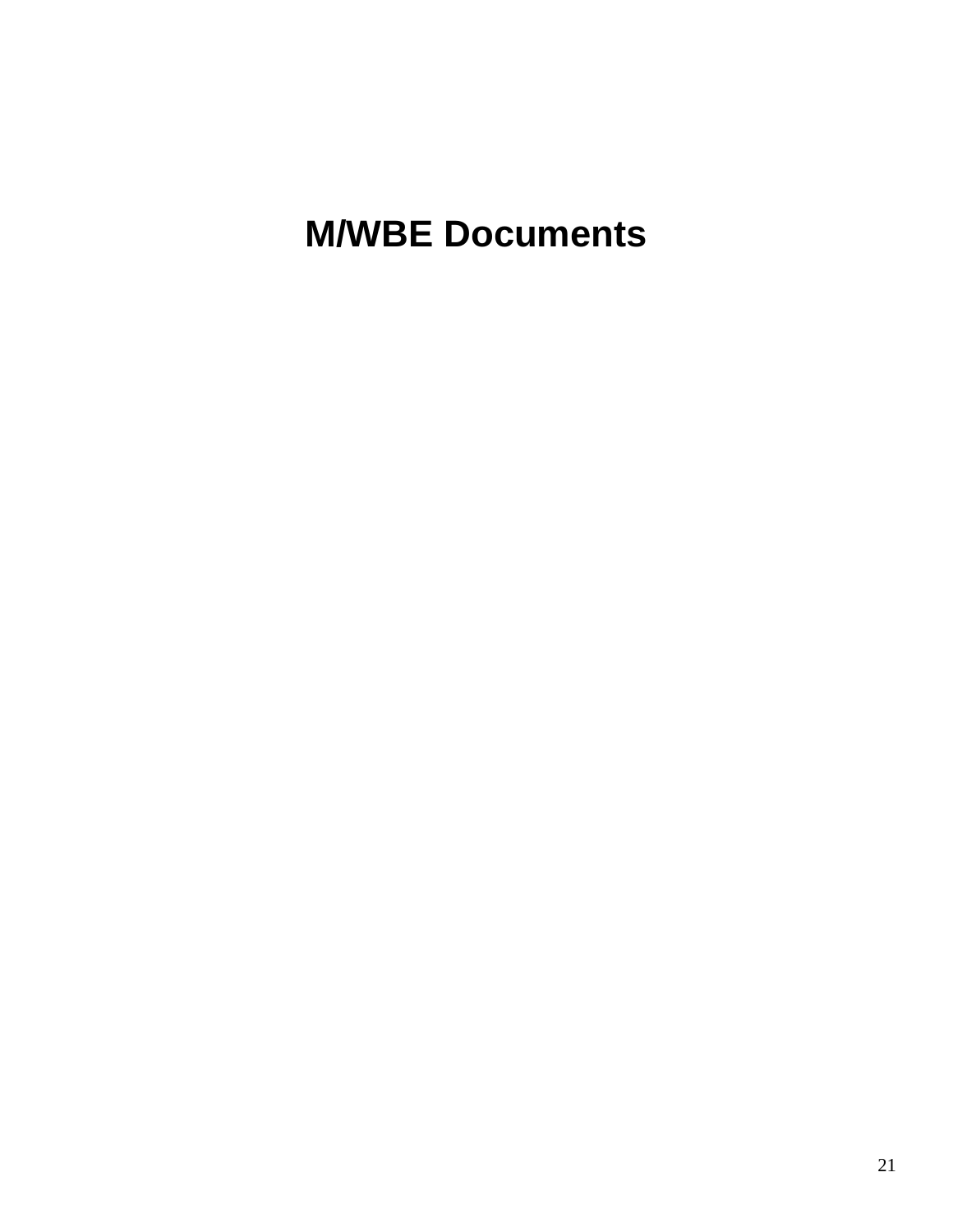#### **Minority & Woman-Owned Business Enterprise Requirements**

#### NAME OF FIRM

In accordance with the provisions of Article 15-A of the NYS Executive Law, 5 NYCRR Parts 140-144, Section 163 (6) of the NYS Finance Law and Executive Order #8 and in fulfillment of the New York State Education Department (NYSED) policies governing Equal Employment Opportunity and Minority and Women-Owned Business Enterprise (M/WBE) participation, it is the intention of the New York State Education Department to provide real and substantial opportunities for certified Minority and Women-Owned Business Enterprises on all State contracts. It is with this intention the NYSED has assigned M/WBE participation goals to this contract.

In an effort to promote and assist in the participation of certified M/WBEs as subcontractors and suppliers on this project for the provision of services and materials, the bidder is required to comply with NYSED's participation goals through one of the three methods below. Please indicate which one of the following is included with the M/WBE Documents Submission.

- Full Participation No Request for Waiver (PREFERRED)
- □ Partial Participation Partial Request for Waiver
- No Participation Request for Complete Waiver

By my signature on this Cover Letter, I certify that I am authorized to bind the Bidder's firm contractually.

Typed or Printed Name of Authorized Representative of the Firm

Typed or Printed Title/Position of Authorized Representative of the Firm

Signature/Date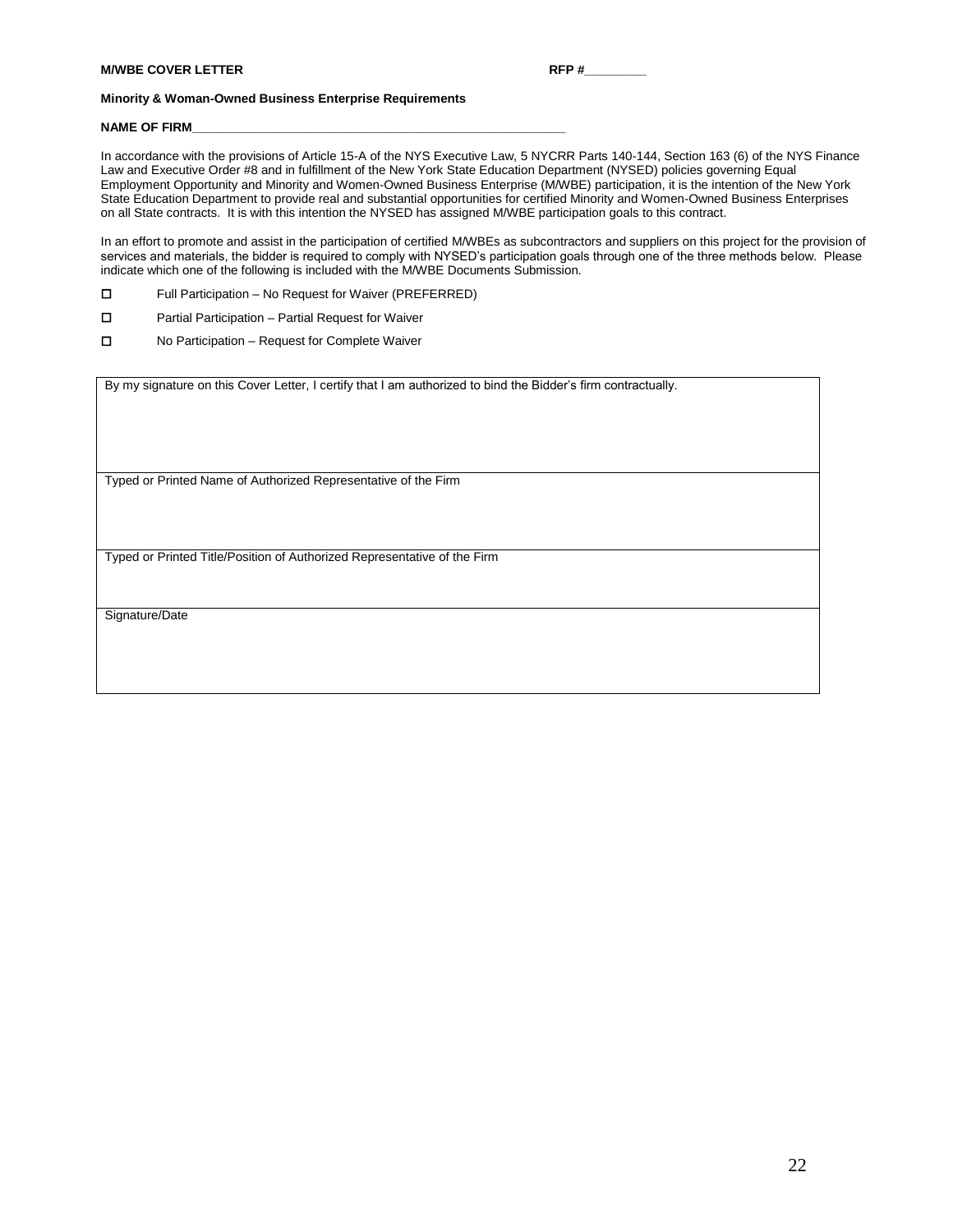#### **M/WBE UTILIZATION PLAN**

| <b>INSTRUCTIONS:</b> All bidders submitting responses to this procurement must complete this M/WBE Utilization Plan unless requesting a total waiver and submit it as part of their proposal. The |  |  |  |
|---------------------------------------------------------------------------------------------------------------------------------------------------------------------------------------------------|--|--|--|
| plan must contain detailed description of the services to be provided by each Minority and/or Women-Owned Business Enterprise (M/WBE) identified by the bidder.                                   |  |  |  |

| Bidder's Name | Felephone:      |  |
|---------------|-----------------|--|
| Address       | Federal ID No.: |  |

City, State, Zip \_\_\_\_\_\_\_\_\_\_\_\_\_\_\_\_\_\_\_\_\_\_\_\_\_\_\_ RFP No.: \_\_\_\_\_\_\_\_\_\_\_\_\_\_\_\_\_\_\_\_\_\_\_\_\_\_\_

| <b>Certified M/WBE</b>                                  | <b>Classification</b><br>(check all applicable)                                                             | <b>Description of Work</b><br>(Subcontracts/Supplies/Services) | <b>Annual Dollar Value of</b><br>Subcontracts/Supplies/Services |
|---------------------------------------------------------|-------------------------------------------------------------------------------------------------------------|----------------------------------------------------------------|-----------------------------------------------------------------|
| <b>NAME</b><br>ADDRESS<br>CITY, ST, ZIP<br>PHONE/E-MAIL | NYS ESD Certified<br>MBE<br><u> 1999 - Andrea Sta</u><br>WBE<br>$\Box$ For Profit<br>$\Box$ Not -For-Profit |                                                                | $\mathbb{S}$                                                    |
| FEDERAL ID No.                                          |                                                                                                             |                                                                |                                                                 |
| <b>NAME</b>                                             | NYS ESD Certified<br>MBE                                                                                    |                                                                |                                                                 |
| <b>ADDRESS</b>                                          |                                                                                                             |                                                                |                                                                 |
| CITY, ST, ZIP                                           | WBE<br>$\Box$ For Profit                                                                                    |                                                                | $\mathbb{S}$                                                    |
| PHONE/E-MAIL                                            | $\Box$ Not -For-Profit                                                                                      |                                                                |                                                                 |
| FEDERAL ID No.                                          |                                                                                                             |                                                                |                                                                 |

PREPARED BY (Signature) \_\_\_\_\_\_\_\_\_\_\_\_\_\_\_\_\_\_\_\_\_\_\_\_\_\_\_\_\_\_\_\_\_\_\_\_\_\_\_\_\_\_\_\_\_\_\_\_\_\_\_\_\_\_\_\_\_\_\_\_\_\_\_\_\_\_ DATE\_\_\_\_\_\_\_\_\_\_\_\_\_\_\_\_\_\_\_\_\_\_\_\_\_\_ **SUBMISSION OF THIS FORM CONSTITUTES THE BIDDER'S ACKNOWLEDGEMENT AND AGREEMENT TO COMPLY WITH THE M/WBE REQUIREMENTS SET FORTH UNDER NYS EXECUTIVE LAW, ARTICLE 15-1, 5 NYCRR PART 143 AND THE ABOVE REFERENCE SOLICITATION. FAILURE TO SUBMIT COMPLETE AND ACCURATE INFORMATION MAY RESULT IN A FINDING OF NONCOMPLIANCE AND/OR PROPOSAL DISQUALIFICATION.**

ा

| NAME AND TITLE OF PREPARER:<br>(print or type)<br>TELEPHONE/E-MAIL |  |
|--------------------------------------------------------------------|--|
| <b>DATE</b>                                                        |  |

**M/WBE 100**

| REVIEWED BY                        | DATF |
|------------------------------------|------|
|                                    |      |
| UTILIZATION PLAN APPROVED YES/NO   | DATF |
|                                    |      |
| NOTICE OF DEFICIENCY ISSUED YES/NO | DATF |
|                                    |      |
| NOTICE OF ACCEPTANCE ISSUED YES/NO | DATF |
|                                    |      |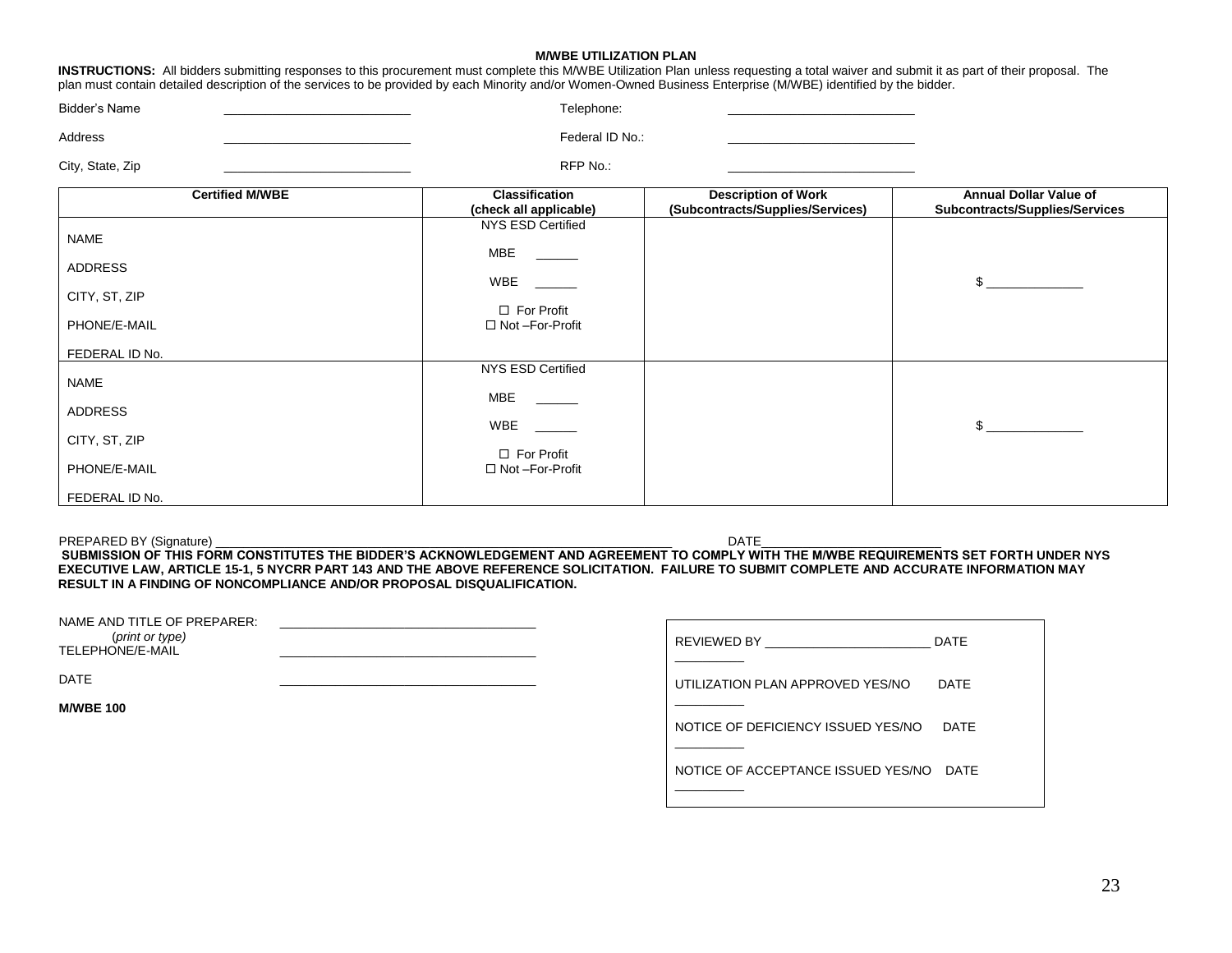#### **M/WBE SUBCONTRACTORS AND SUPPLIERS NOTICE OF INTENT TO PARTICIPATE**

| INSTRUCTIONS: Part A of this form must be completed and signed by the Bidder/Contractor unless requesting a total waiver. Parts B & C of this form must be completed by MBE and/or WBE<br>subcontractors/suppliers. The bidder/contractor must submit a separate MWBE Notice of Intent to Participate form for each MBE or WBE as part of the proposal. |
|---------------------------------------------------------------------------------------------------------------------------------------------------------------------------------------------------------------------------------------------------------------------------------------------------------------------------------------------------------|
|                                                                                                                                                                                                                                                                                                                                                         |
|                                                                                                                                                                                                                                                                                                                                                         |
|                                                                                                                                                                                                                                                                                                                                                         |
|                                                                                                                                                                                                                                                                                                                                                         |
|                                                                                                                                                                                                                                                                                                                                                         |
| Signature of Authorized Representative of Bidder's Firm<br>Print or Type Name and Title of Authorized Representative of Bidder's Firm                                                                                                                                                                                                                   |
|                                                                                                                                                                                                                                                                                                                                                         |
| PART B - THE UNDERSIGNED INTENDS TO PROVIDE SERVICES OR SUPPLIES IN CONNECTION WITH THE ABOVE PROCUREMENT:                                                                                                                                                                                                                                              |
|                                                                                                                                                                                                                                                                                                                                                         |
|                                                                                                                                                                                                                                                                                                                                                         |
|                                                                                                                                                                                                                                                                                                                                                         |
| BRIEF DESCRIPTION OF SERVICES OR SUPPLIES TO BE PERFORMED BY MBE OR WBE:                                                                                                                                                                                                                                                                                |
|                                                                                                                                                                                                                                                                                                                                                         |
| <b>DESIGNATION:</b> MBE Subcontractor WBE Subcontractor MBE Supplier WBE Supplier                                                                                                                                                                                                                                                                       |
| <b>PART C - CERTIFICATION STATUS (CHECK ONE):</b>                                                                                                                                                                                                                                                                                                       |
| The undersigned is a certified M/WBE by the New York State Division of Minority and Women-Owned Business Development (MWBD).                                                                                                                                                                                                                            |
| The undersigned has applied to New York State's Division of Minority and Women-Owned Business Development (MWBD) for M/WBE certification.                                                                                                                                                                                                               |
| THE UNDERSIGNED IS PREPARED TO PROVIDE SERVICES OR SUPPLIES AS DESCRIBED ABOVE AND WILL ENTER INTO A FORMAL AGREEMENT WITH THE BIDDER<br>CONDITIONED UPON THE BIDDER'S EXECUTION OF A CONTRACT WITH THE NEW YORK STATE EDUCATION DEPARTMENT.                                                                                                            |
| Signature of Authorized Representative of M/WBE Firm<br>The estimated dollar amount of the agreement \$                                                                                                                                                                                                                                                 |
| Printed or Typed Name and Title of Authorized Representative<br>Date                                                                                                                                                                                                                                                                                    |
|                                                                                                                                                                                                                                                                                                                                                         |
| <b>M/WBE 102</b>                                                                                                                                                                                                                                                                                                                                        |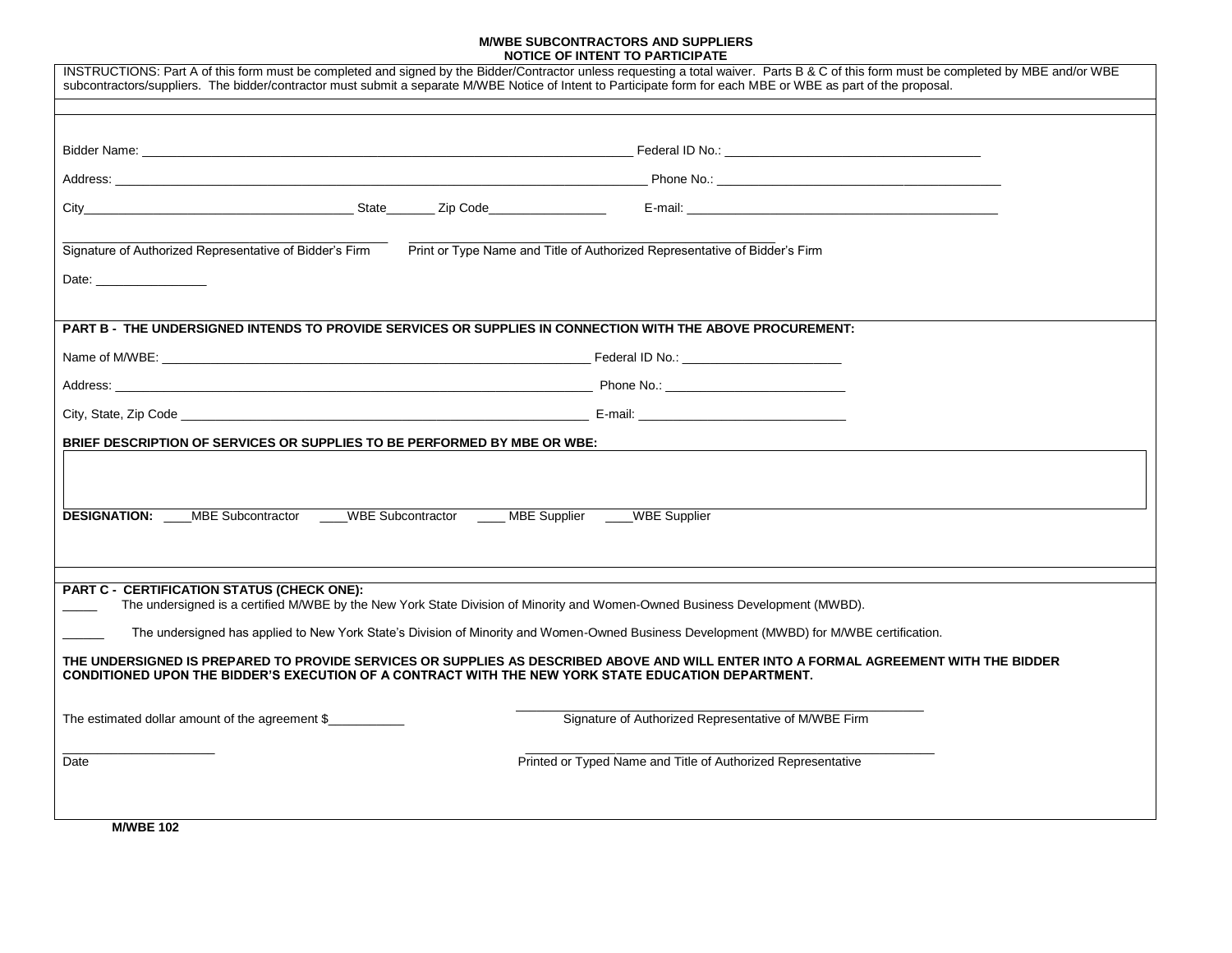#### **EQUAL EMPLOYMENT OPPORTUNITY - STAFFING PLAN**

**Instructions on Page 2**

| <b>Bidder Name:</b><br>Address:<br>City, State, ZIP:                                                                                                    |                         |          |                 |       |                              |                                                 | Telephone:<br>RFP No: | Federal ID No.:                                        |                      |          |         |                        |                  |                                                 |        |                                     |                      |          |         |
|---------------------------------------------------------------------------------------------------------------------------------------------------------|-------------------------|----------|-----------------|-------|------------------------------|-------------------------------------------------|-----------------------|--------------------------------------------------------|----------------------|----------|---------|------------------------|------------------|-------------------------------------------------|--------|-------------------------------------|----------------------|----------|---------|
| Report includes:                                                                                                                                        |                         |          |                 |       |                              |                                                 |                       | <b>Reporting Entity:</b>                               |                      |          |         |                        |                  |                                                 |        |                                     |                      |          |         |
| Work force to be utilized on this contract                                                                                                              |                         |          |                 |       |                              |                                                 |                       | Contractor                                             |                      |          |         |                        |                  |                                                 |        |                                     |                      |          |         |
| Contractor/Subcontractor's total work force<br>Enter the total number of employees in each classification in each of the EEO-Job Categories identified. |                         |          |                 |       |                              |                                                 |                       | Subcontractor - Name:                                  |                      |          |         |                        |                  |                                                 |        |                                     |                      |          |         |
|                                                                                                                                                         |                         |          |                 |       |                              |                                                 |                       | Race/Ethnicity - report employees in only one category |                      |          |         |                        |                  |                                                 |        |                                     |                      |          |         |
|                                                                                                                                                         |                         | Hispanic |                 |       |                              |                                                 |                       |                                                        |                      |          |         | Not-Hispanic or Latino |                  |                                                 |        |                                     |                      |          |         |
|                                                                                                                                                         |                         |          | or Latino       |       |                              |                                                 | Male                  |                                                        |                      |          |         |                        |                  |                                                 | Female |                                     |                      |          |         |
| EEO - Job Categories                                                                                                                                    | <b>Total Work Force</b> | Male     | Female          | White | African-American<br>or Black | Native Hawaiian<br>or Other Pacific<br>Islander | Asian                 | American Indian<br>or Alaska Native                    | Two or More<br>Races | Disabled | Veteran | White                  | African-American | Native Hawaiian<br>or Other Pacific<br>Islander | Asian  | American Indian<br>or Alaska Native | Two or More<br>Races | Disabled | Veteran |
| <b>Executive/Senior Level Officials</b><br>and Managers                                                                                                 |                         |          |                 |       |                              |                                                 |                       |                                                        |                      |          |         |                        |                  |                                                 |        |                                     |                      |          |         |
| First/Mid-Level Officials and<br>Managers                                                                                                               |                         |          |                 |       |                              |                                                 |                       |                                                        |                      |          |         |                        |                  |                                                 |        |                                     |                      |          |         |
| Professionals                                                                                                                                           |                         |          |                 |       |                              |                                                 |                       |                                                        |                      |          |         |                        |                  |                                                 |        |                                     |                      |          |         |
| Technicians                                                                                                                                             |                         |          |                 |       |                              |                                                 |                       |                                                        |                      |          |         |                        |                  |                                                 |        |                                     |                      |          |         |
| <b>Sales Workers</b>                                                                                                                                    |                         |          |                 |       |                              |                                                 |                       |                                                        |                      |          |         |                        |                  |                                                 |        |                                     |                      |          |         |
| <b>Administrative Support Workers</b>                                                                                                                   |                         |          |                 |       |                              |                                                 |                       |                                                        |                      |          |         |                        |                  |                                                 |        |                                     |                      |          |         |
| <b>Craft Workers</b>                                                                                                                                    |                         |          |                 |       |                              |                                                 |                       |                                                        |                      |          |         |                        |                  |                                                 |        |                                     |                      |          |         |
| Operatives                                                                                                                                              |                         |          |                 |       |                              |                                                 |                       |                                                        |                      |          |         |                        |                  |                                                 |        |                                     |                      |          |         |
| Laborers and Helpers                                                                                                                                    |                         |          |                 |       |                              |                                                 |                       |                                                        |                      |          |         |                        |                  |                                                 |        |                                     |                      |          |         |
| <b>Service Workers</b>                                                                                                                                  |                         |          |                 |       |                              |                                                 |                       |                                                        |                      |          |         |                        |                  |                                                 |        |                                     |                      |          |         |
| <b>TOTAL</b>                                                                                                                                            |                         |          |                 |       |                              |                                                 |                       |                                                        |                      |          |         |                        |                  |                                                 |        |                                     |                      |          |         |
| PREPARED BY (Signature):                                                                                                                                |                         |          |                 |       |                              |                                                 |                       | <b>DATE</b>                                            |                      |          |         |                        |                  |                                                 |        |                                     |                      |          |         |
| NAME AND TITLE OF<br>PREPARER:                                                                                                                          |                         |          |                 |       |                              |                                                 |                       | TELEPHONE/EMAIL:                                       |                      |          |         |                        |                  |                                                 |        |                                     |                      |          |         |
| <b>EEO 100</b>                                                                                                                                          |                         |          | (print or type) |       |                              |                                                 |                       |                                                        |                      |          |         |                        |                  |                                                 |        |                                     |                      |          |         |
|                                                                                                                                                         |                         |          |                 |       |                              | <b>STAFFING PLAN INSTRUCTIONS</b>               |                       |                                                        |                      |          |         |                        |                  |                                                 |        |                                     |                      |          |         |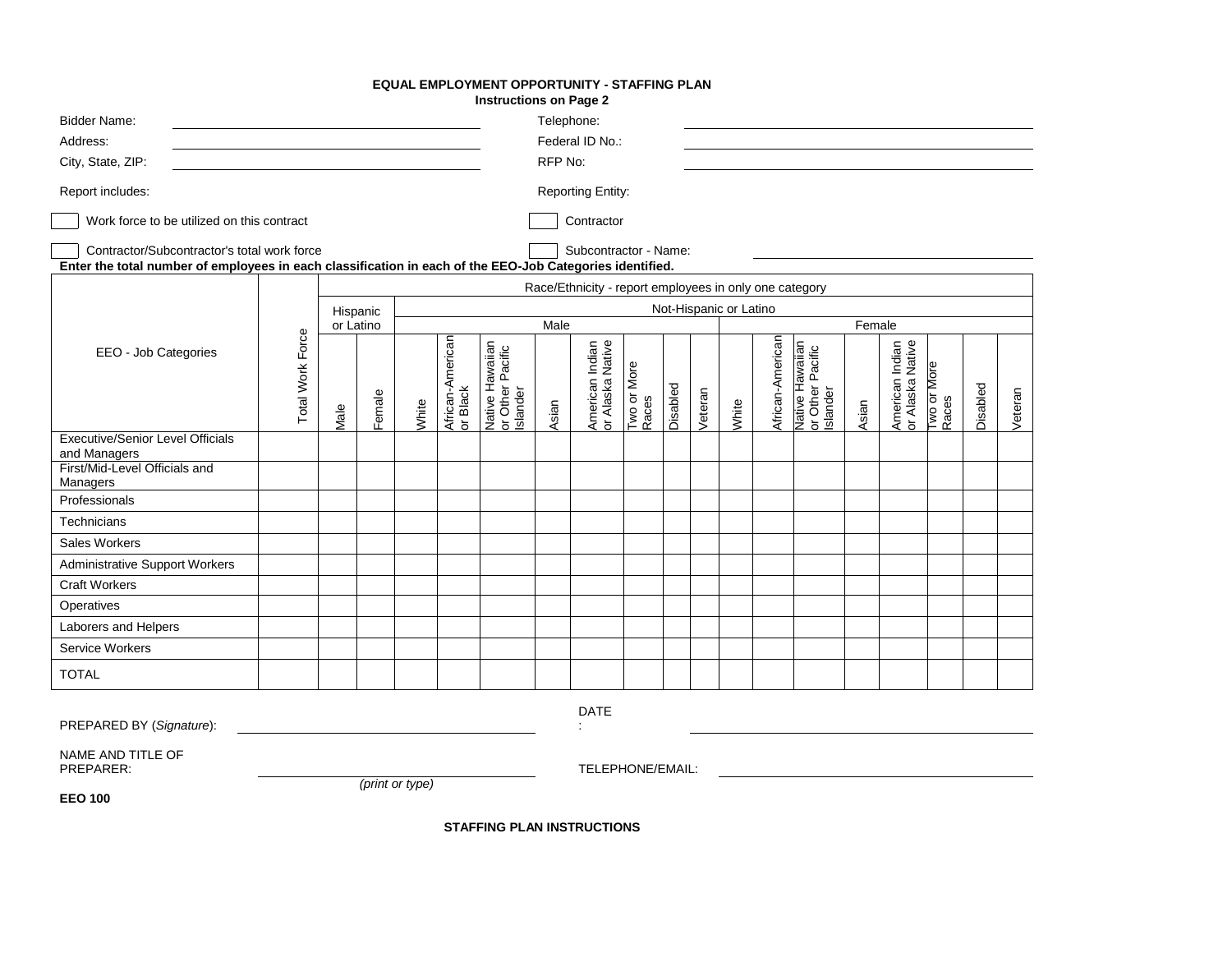General Instructions: All Bidders and each subcontractor identified in the bid or proposal must complete an EEO Staffing Plan (EEO 100) and submit it as part of the bid or proposal package. Where the work force to be utilized in the performance of the State contract can be separated out from the contractor's or subcontractor's total work force, the Bidder shall complete this form only for the anticipated work force to be utilized on the State contract. Where the work force to be utilized in the performance of the State contract cannot be separated out from the contractor's or subcontractor's total work force, the Bidder shall complete this form for the contractor's or subcontractor's total work force.

#### **Instructions for Completing:**

- 1. Enter the RFP number that this report applies to, along with the name, address, and federal ID number of the Bidder.
- 2. Check off the appropriate box to indicate if the work force being reported is just for the contract or the Bidder's total work force.
- 3. Check off the appropriate box to indicate if the Bidder completing the report is the contractor or subcontractor.
- 4. Enter the total work force by EEO job category.
- 5. Break down the total work force by gender and race/ethnic background and enter under the heading Race/Ethnicity. Contact the Designated Contact(s) for the solicitation if you have any questions.
- 6. Enter the name, title, phone number and/or email address for the person completing the form. Sign and date the form in designated areas.

#### **RACE/ETHNIC IDENTIFICATION**

For purposes of this form NYSED will accept the definitions of race/ethnic designations used by the federal Equal Employment Opportunity Commission (EEOC), as those definitions are described below or amended hereafter. (Be advised these terms may be defined differently for other purposes under NYS statutory, requiatory, or case law). Race/ethnic designations as used by the EEOC do not denote scientific definitions of anthropological origins. For the purposes of this report, an employee may be included in the group to which he or she appears to belong, identifies with, or is regarded in the community as belonging. The race/ethnic categories for this survey are:

- **Hispanic or Latino** A person of Cuban, Mexican, Puerto Rican, South or Central American, or other Spanish culture or origin regardless of race.
- **White (Not Hispanic or Latino)**  A person having origins in any of the original peoples of Europe, the Middle East, or North Africa.
- **Black or African American (Not Hispanic or Latino)**  A person having origins in any of the black racial groups of Africa.
- **Native Hawaiian or Other Pacific Islander (Not Hispanic or Latino)**  A person having origins in any of the peoples of Hawaii, Guam, Samoa, or other Pacific Islands. •

**Asian (Not Hispanic or Latino)** - A person having origins in any of the original peoples of the Far East, Southeast Asia, or the Indian Subcontinent, including, for example, Cambodia, China, India, Japan, Korea, Malaysia, Pakistan, the Philippine Islands, Thailand, and Vietnam.

- **American Indian or Alaska Native (Not Hispanic or Latino)** - A person having origins in any of the original peoples of North and South America (including Central America), and who maintain tribal affiliation or community attachment.
- **Two or More Races (Not Hispanic or Latino)**  All persons who identify with more than one of the above five races.
- **Disabled** - Any person who has a physical or mental impairment that substantially limits one or more major life activity; has a record of such an impairment; or is regarded as having such an impairment
- **Vietnam Era Veteran**  a veteran who served at any time between and including January 1, 1963 and May 7, 1975.

**EEO 100**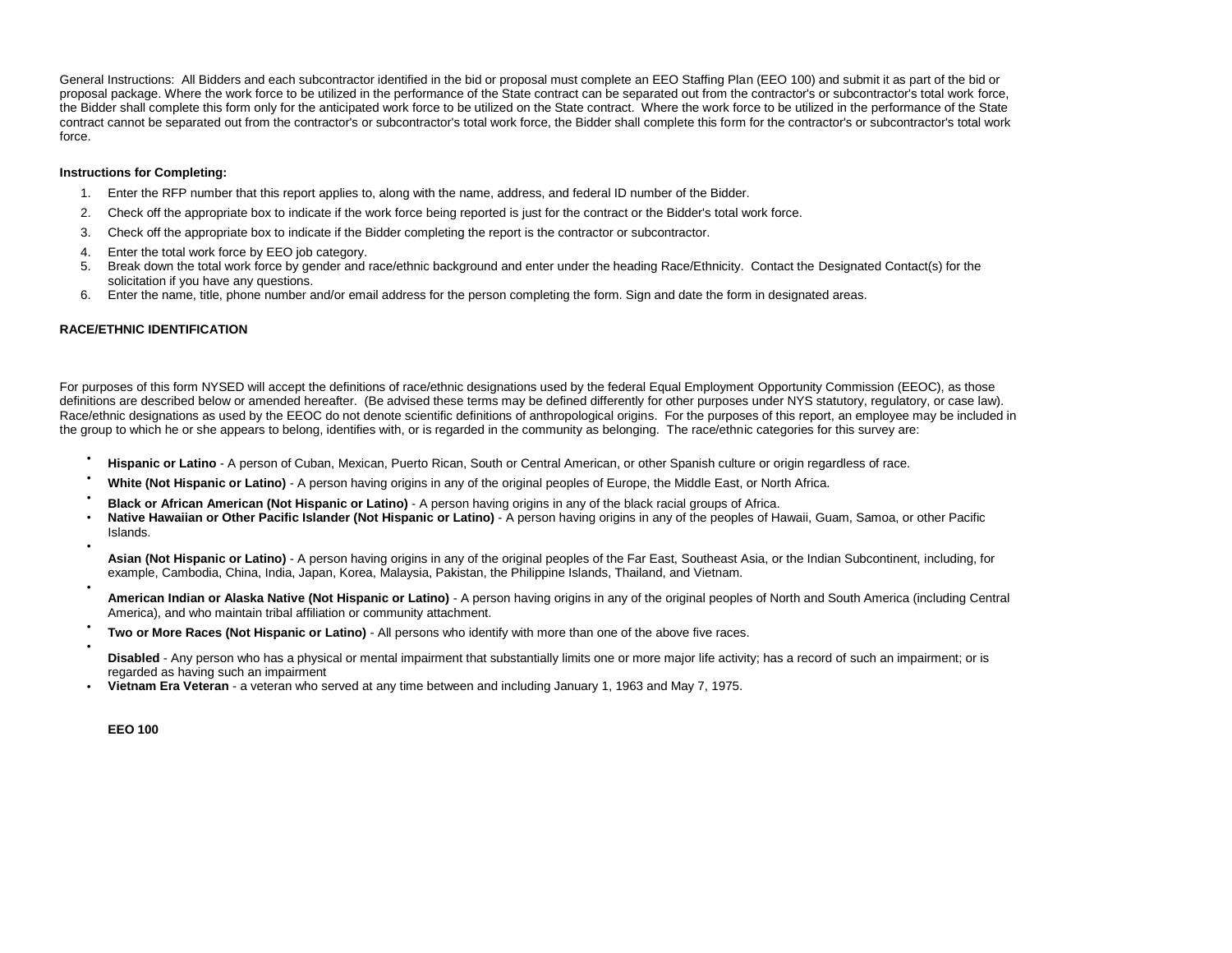#### **5 NYCRR 142.8 CONTRACTOR'S GOOD FAITH EFFORTS**

(a) The contractor must document its good faith efforts toward meeting certified minority- and women-owned business enterprise utilization plans by providing, at a minimum:

(1) Copies of its solicitations of certified minority- and women-owned business enterprises and any responses thereto;

(2) If responses to the contractor's solicitations were received, but a certified minority- or woman-owned business enterprise was not selected, the specific reasons that such enterprise was not selected;

(3) Copies of any advertisements for participation by certified minority- and women-owned business enterprises timely published in appropriate general circulation, trade and minority- or womenoriented publications, together with the listing(s) and date(s) of the publication of such advertisements;

(4) Copies of any solicitations of certified minority- and/or women-owned business enterprises listed in the directory of certified businesses;

(5) The dates of attendance at any pre-bid, pre-award, or other meetings, if any, scheduled by the State agency awarding the State contract, with certified minority- and women-owned business enterprises which the State agency determined were capable of performing the State contract scope of work for the purpose of fulfilling the contract participation goals:

(6) Information describing the specific steps undertaken to reasonably structure the contract scope of work for the purpose of subcontracting with, or obtaining supplies from, certified minority- and women-owned business enterprises.

(b) In addition to the information provided by the contractor in paragraph (a) above, the State agency may also consider the following to determine whether the contractor has demonstrated good faith efforts:

(1) whether the contractor submitted an alternative utilization plan consistent with the subcontract or supplier opportunities in the contract;

(2) the number of certified minority- and women-owned business enterprises in the region listed in the directory of certified businesses that could, in the judgment of the State agency, perform work required by the State contract scope of work;

(3) The actions taken by the contractor to contact and assess the ability of certified minority- and women-owned business enterprises located outside of the region in which the State contract scope of work is to be performed to participate on the State contract;

(4) whether the contractor provided relevant plans, specifications or terms and conditions to certified minority- and women-owned business enterprises sufficiently in advance to enable them to prepare an informed response to a contractor request for participation as a subcontractor or supplier;

(5) the terms and conditions of any subcontract or provision of suppliers offered to certified minority- or women-owned business enterprises and a comparison of such terms and conditions with those offered in the ordinary course of the contractor's business and to other subcontractors or suppliers of the contractor;

(6) whether the contractor offered to make up any inability to comply with the certified minority- and women-owned business enterprises goals in the subject State contract in other State contracts being performed or awarded to the contractor; and

(7) any other information that is relevant or appropriate to determining whether the contractor has demonstrated a good faith effort.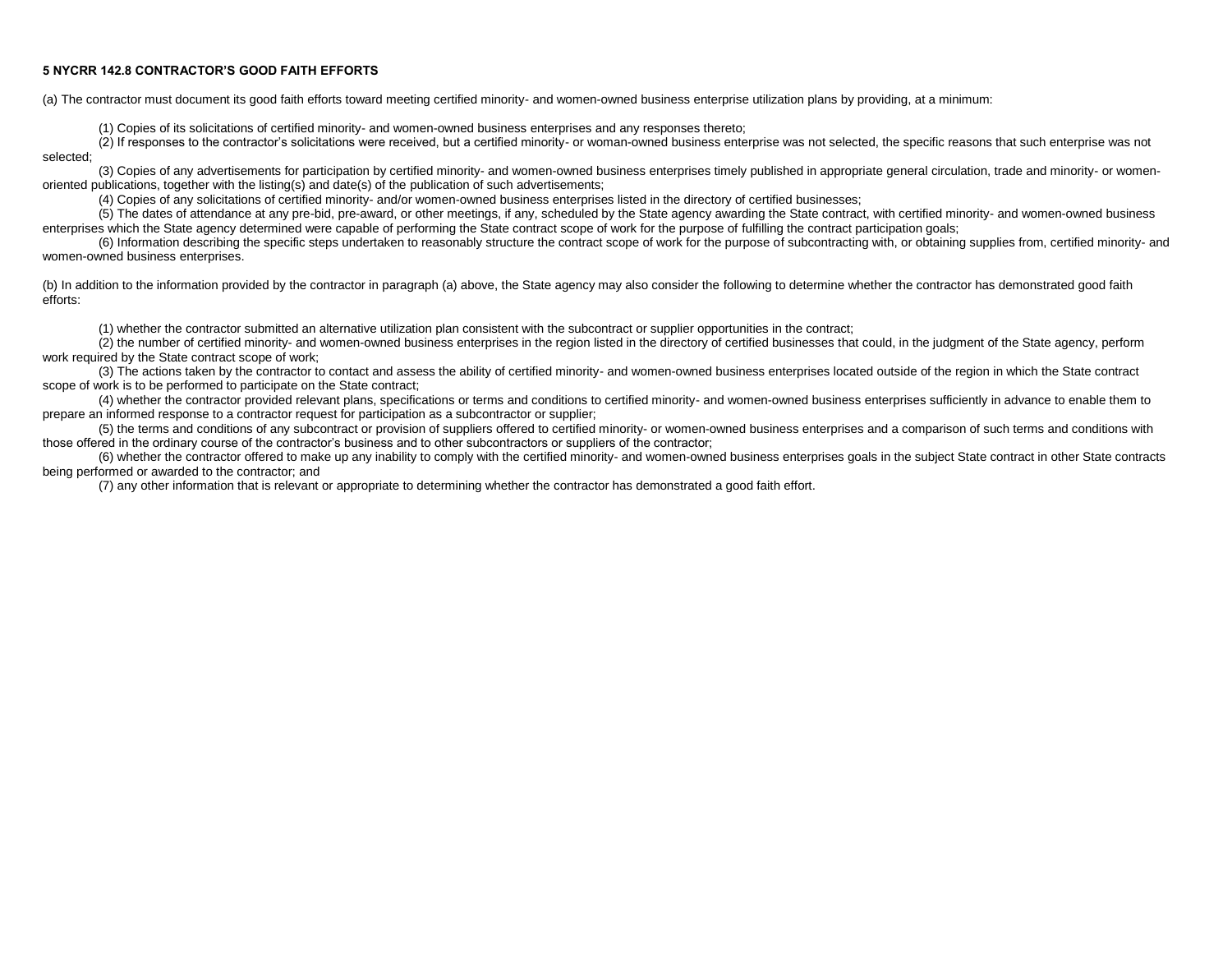#### **M/WBE CONTRACTOR GOOD FAITH EFFORTS CERTIFICATION (FORM 105)**

| PROJECT/CONTRACT #  |    |                    |
|---------------------|----|--------------------|
|                     |    |                    |
| (Contractor/Vendor) |    |                    |
|                     | Οf |                    |
| (Title)             |    | (Company)          |
|                     |    |                    |
| (Address)           |    | (Telephone Number) |

do hereby submit the following as evidence of our good faith efforts to retain certified minority- and women-owned business enterprises:

(1) Copies of its solicitations of certified minority- and women-owned business enterprises and any responses thereto;

(2) If responses to the contractor's solicitations were received, but a certified minority- or woman-owned business enterprise was not selected, the specific reasons that such enterprise was not selected;

(3) Copies of any advertisements for participation by certified minority- and women-owned business enterprises timely published in appropriate general circulation, trade and minority- or women-oriented publications, together with the listing(s) and date(s) of the publication of such advertisements;

(4) Copies of any solicitations of certified minority- and/or women-owned business enterprises listed in the directory of certified businesses;

(5) The dates of attendance at any pre-bid, pre-award, or other meetings, if any, scheduled by the State agency awarding the State contract, with certified minority- and women-owned business enterprises which the State agency determined were capable of performing the State contract scope of work for the purpose of fulfilling the contract participation goals;

(6) Information describing the specific steps undertaken to reasonably structure the contract scope of work for the purpose of subcontracting with, or obtaining supplies from, certified minority- and women-owned business enterprises.

(7) Describe any other action undertaken by the bidder to document its good faith efforts to retain certified minority - and women- owned business enterprises for this procurement.

\_\_\_\_\_\_\_\_\_\_\_\_\_\_\_\_\_\_\_\_\_\_\_\_\_\_\_\_\_\_\_\_\_\_\_\_\_\_\_\_\_\_\_\_\_\_\_

\_\_\_\_\_\_\_\_\_\_\_\_\_\_\_\_\_\_\_\_\_\_\_\_\_\_\_\_\_\_\_\_\_\_\_\_\_\_\_\_\_\_\_\_\_\_\_

Submit additional pages as needed.

Authorized Representative Signature

**Date**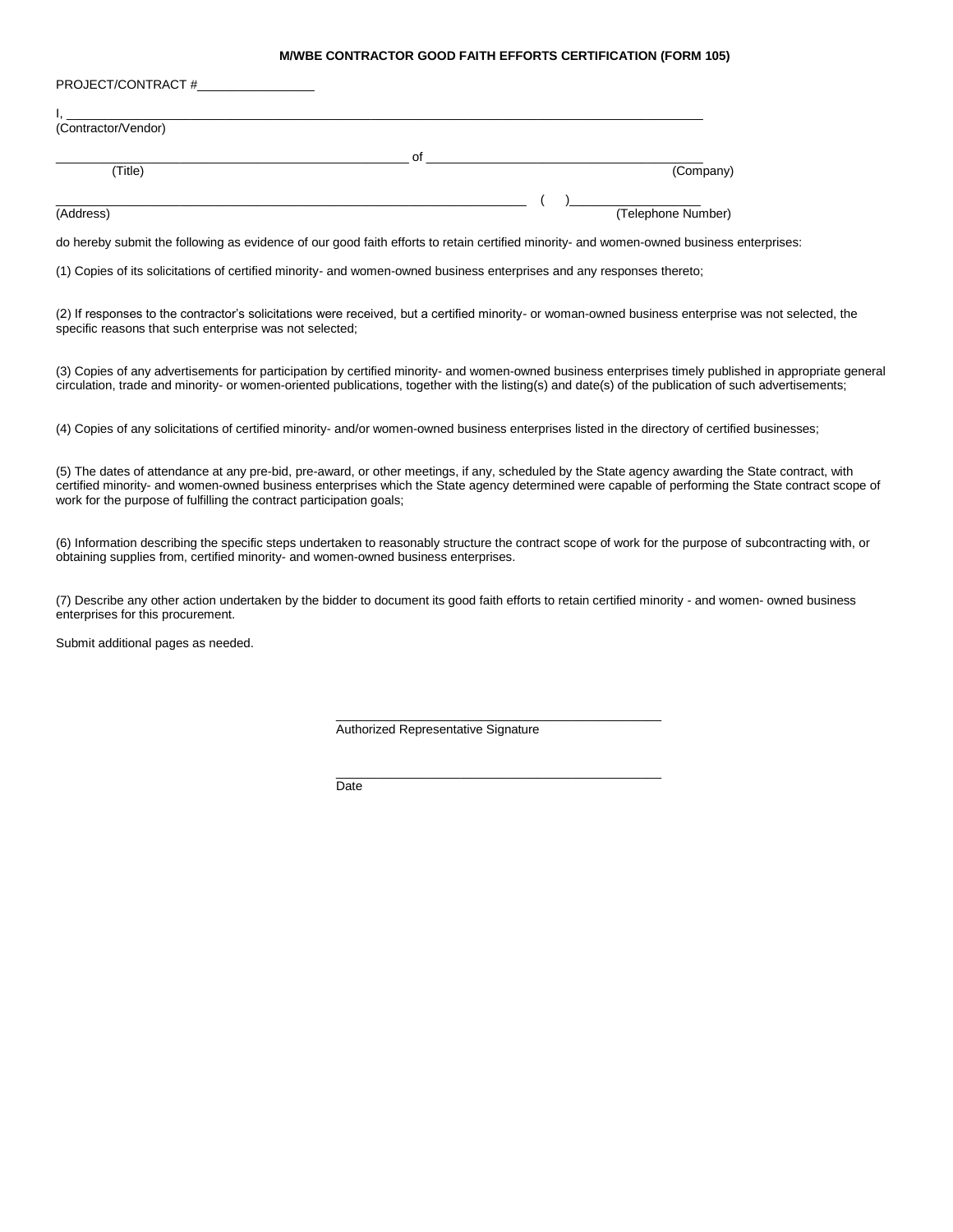#### **M/WBE CONTRACTOR UNAVAILABLE CERTIFICATION**

| <b>RFP#/PROJECT NAME</b>                                                                                                                                    |                             |                    |                     |               |                                                                                                                                                                                                            |
|-------------------------------------------------------------------------------------------------------------------------------------------------------------|-----------------------------|--------------------|---------------------|---------------|------------------------------------------------------------------------------------------------------------------------------------------------------------------------------------------------------------|
|                                                                                                                                                             | (Authorized Representative) | (Title)            |                     |               | (Bidder's Company)                                                                                                                                                                                         |
|                                                                                                                                                             | (Address)                   |                    |                     |               | (Phone)                                                                                                                                                                                                    |
|                                                                                                                                                             |                             |                    |                     |               | I certify that the following New York State Certified Minority/Women Business Enterprises were contacted to obtain a quote for work to be performed on the abovementioned project/contract.                |
| List of date, name of M/WBE firm, telephone/e-mail address of M/WBEs contacted, type of work requested, estimated budgeted amount for each quote requested. |                             |                    |                     |               |                                                                                                                                                                                                            |
| <b>DATE</b>                                                                                                                                                 | <b>M/WBE NAME</b>           | <b>PHONE/EMAIL</b> | <b>TYPE OF WORK</b> | <b>BUDGET</b> | <b>ESTIMATED</b><br><b>REASON</b>                                                                                                                                                                          |
|                                                                                                                                                             |                             |                    |                     |               |                                                                                                                                                                                                            |
| 2.                                                                                                                                                          |                             |                    |                     |               |                                                                                                                                                                                                            |
|                                                                                                                                                             |                             |                    |                     |               |                                                                                                                                                                                                            |
|                                                                                                                                                             |                             |                    |                     |               |                                                                                                                                                                                                            |
| 5.                                                                                                                                                          |                             |                    |                     |               |                                                                                                                                                                                                            |
|                                                                                                                                                             |                             |                    |                     |               | To the best of my knowledge and belief, said New York State Certified Minority/Women Business Enterprise contractor(s) was/were not selected, unavailable for work on this project, or unable to provide a |

quote for the following reasons: Please check appropriate reasons given by each MBE/WBE firm contacted above.)

**EXECT** 1. Did not have the capability to perform the work \_\_\_\_\_\_\_**B**. Contract too small \_\_\_\_\_\_\_**C.** Remote location \_\_\_\_\_\_\_**D.** Received solicitation notices too late \_\_\_\_\_\_\_**E.** Did not want to work with this contractor \_\_\_\_\_\_\_**F.** Other (give reason) **\_\_\_\_\_\_\_\_\_\_\_\_\_\_\_\_\_\_\_\_\_\_\_\_\_\_\_\_\_\_\_\_\_\_\_\_\_\_\_\_\_\_\_\_\_\_**

**Authorized Representative Signature Community Charles Community Date** Print Name

\_\_\_\_\_\_\_\_\_\_\_\_\_\_\_\_\_\_\_\_\_\_\_\_\_\_\_\_\_\_\_\_\_\_\_\_\_\_\_\_\_\_\_\_ \_\_\_\_\_\_\_\_\_\_\_\_\_\_\_\_\_\_ \_\_\_\_\_\_\_\_\_\_\_\_\_\_\_\_\_\_\_\_\_\_\_\_\_\_\_\_\_\_\_\_\_\_\_\_\_\_\_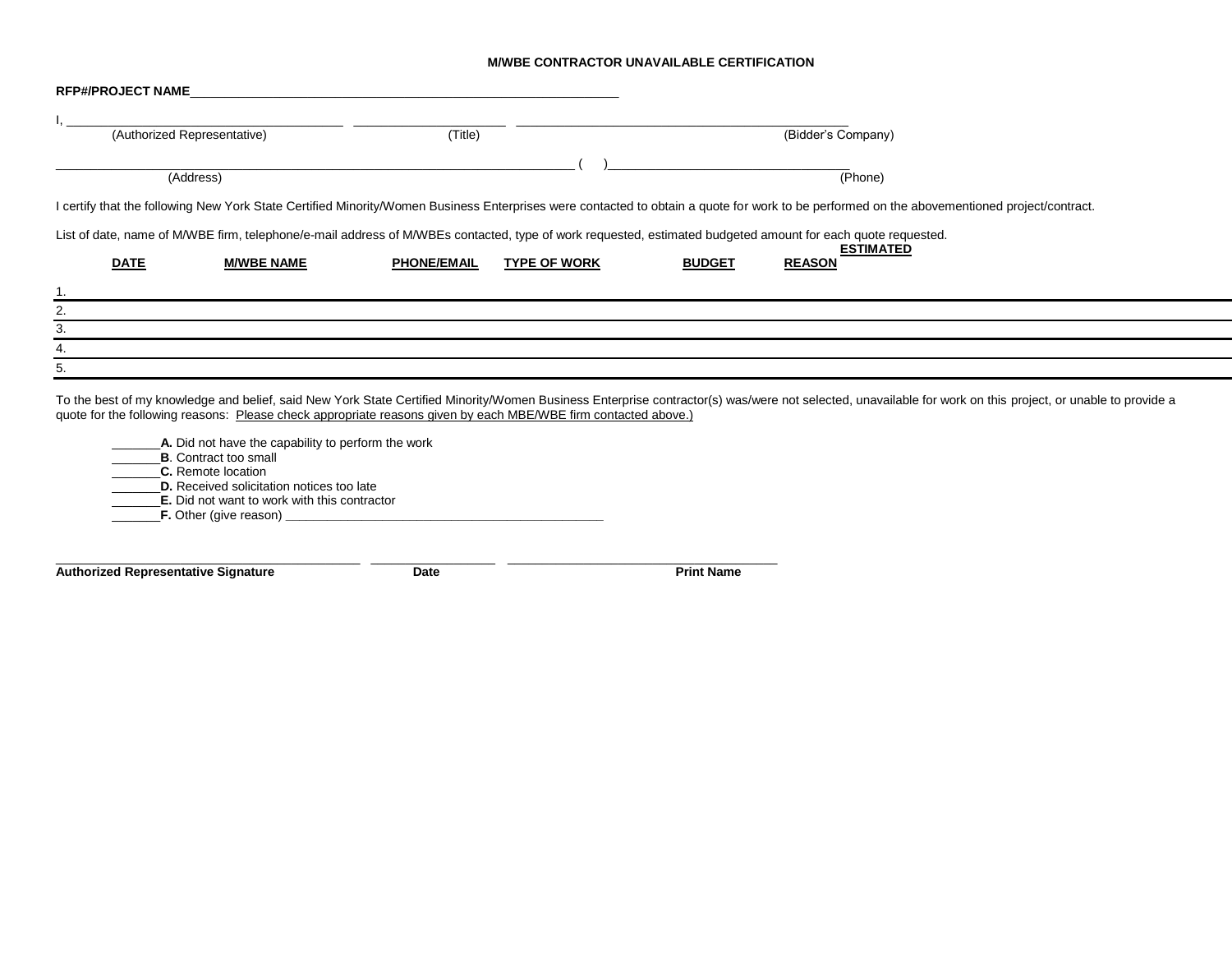## **THE STATE EDUCATION DEPARTMENT** / THE UNIVERSITY OF THE STATE OF NEW YORK / ALBANY, NY 12234

Bureau of Financial Administration **Exercise 2.1 According to the Contract Office of Fiscal Management** 

**REQUEST FOR WAIVER FORM**

| $\sim$ $\sim$<br><b>BIDDER/CONTRACTOR NAME:</b> | <b>TELEPHONE:</b>         |  |
|-------------------------------------------------|---------------------------|--|
|                                                 | <b>EMAIL:</b>             |  |
| <b>ADDRESS:</b>                                 | <b>FEDERAL ID NO.:</b>    |  |
|                                                 |                           |  |
| CITY, STATE, ZIPCODE:                           | <b>RFP#/CONTRACT NO.:</b> |  |
|                                                 |                           |  |

**INSTRUCTIONS: By submitting this form and the required information, the bidder/contractor certifies that Good Faith Efforts have been taken to promote M/WBE participation pursuant to the M/WBE goals set forth under this RFP/Contract.** 

**Please see Page 2 for additional requirements and document submission instructions.**

| BIDDER/CONTRACTOR IS REQUESTING (check all that apply):                                                                                                                                                                                                                                              |                                                                                                                                                                                                                                |                                                                          |                                                                                                                                                                                                                                |  |  |  |  |
|------------------------------------------------------------------------------------------------------------------------------------------------------------------------------------------------------------------------------------------------------------------------------------------------------|--------------------------------------------------------------------------------------------------------------------------------------------------------------------------------------------------------------------------------|--------------------------------------------------------------------------|--------------------------------------------------------------------------------------------------------------------------------------------------------------------------------------------------------------------------------|--|--|--|--|
| <b>MBE Waiver</b> - A waiver of the MBE goal for this procurement is requested.                                                                                                                                                                                                                      |                                                                                                                                                                                                                                | WBE Waiver - A waiver of the WBE goal for this procurement is requested. |                                                                                                                                                                                                                                |  |  |  |  |
| □ Partial %<br>Total                                                                                                                                                                                                                                                                                 |                                                                                                                                                                                                                                | Total                                                                    | □ Partial %                                                                                                                                                                                                                    |  |  |  |  |
|                                                                                                                                                                                                                                                                                                      | <b>Waiver Pending ESD Certification</b>                                                                                                                                                                                        |                                                                          |                                                                                                                                                                                                                                |  |  |  |  |
| (check here if subcontractor or supplier is not certified M/WBE, but an application for certification has been filed with Empire State Development)                                                                                                                                                  |                                                                                                                                                                                                                                |                                                                          |                                                                                                                                                                                                                                |  |  |  |  |
|                                                                                                                                                                                                                                                                                                      |                                                                                                                                                                                                                                |                                                                          |                                                                                                                                                                                                                                |  |  |  |  |
|                                                                                                                                                                                                                                                                                                      |                                                                                                                                                                                                                                |                                                                          |                                                                                                                                                                                                                                |  |  |  |  |
|                                                                                                                                                                                                                                                                                                      |                                                                                                                                                                                                                                |                                                                          |                                                                                                                                                                                                                                |  |  |  |  |
| SUBMISSION OF THIS FORM CONSTITUTES THE BIDDER/CONTRACTOR'S ACKNOWLEDGEMENT AND AGREEMENT TO COMPLY WITH THE M/WBE REQUIREMENTS SET FORTH UNDER<br>NYS EXECUTIVE LAW, ARTICLE 15-A, 5 NYCRR PART 143, AND THE ABOVE REFERENCED SOLICITATION. FAILURE TO SUBMIT COMPLETE AND ACCURATE INFORMATION MAY |                                                                                                                                                                                                                                |                                                                          |                                                                                                                                                                                                                                |  |  |  |  |
| <b>RESULT IN A FINDING OF NONCOMPLIANCE AND/OR PROPOSAL DISQUALIFICATION.</b>                                                                                                                                                                                                                        |                                                                                                                                                                                                                                |                                                                          |                                                                                                                                                                                                                                |  |  |  |  |
| NAME OF PREPARER:                                                                                                                                                                                                                                                                                    |                                                                                                                                                                                                                                | FOR AUTHORIZED USE ONLY                                                  |                                                                                                                                                                                                                                |  |  |  |  |
| TITLE OF PREPARER:                                                                                                                                                                                                                                                                                   |                                                                                                                                                                                                                                |                                                                          |                                                                                                                                                                                                                                |  |  |  |  |
|                                                                                                                                                                                                                                                                                                      | REVIEWED BY: The contract of the contract of the contract of the contract of the contract of the contract of the contract of the contract of the contract of the contract of the contract of the contract of the contract of t |                                                                          | DATE: the contract of the contract of the contract of the contract of the contract of the contract of the contract of the contract of the contract of the contract of the contract of the contract of the contract of the cont |  |  |  |  |
| TELEPHONE:                                                                                                                                                                                                                                                                                           |                                                                                                                                                                                                                                |                                                                          |                                                                                                                                                                                                                                |  |  |  |  |
| EMAIL:                                                                                                                                                                                                                                                                                               | WAIVER GRANTED $\Box$ YES $\Box$ NO<br>$\Box$ ESD CERTIFICATION WAIVER                                                                                                                                                         | □ TOTAL WAIVER<br>$\Box$ NOTICE OF DEFICIENCY                            | $\Box$ PARTIAL WAIVER<br>□ CONDITIONAL WAIVER                                                                                                                                                                                  |  |  |  |  |
|                                                                                                                                                                                                                                                                                                      |                                                                                                                                                                                                                                |                                                                          |                                                                                                                                                                                                                                |  |  |  |  |
|                                                                                                                                                                                                                                                                                                      |                                                                                                                                                                                                                                |                                                                          |                                                                                                                                                                                                                                |  |  |  |  |
|                                                                                                                                                                                                                                                                                                      | <b>COMMENTS:</b>                                                                                                                                                                                                               |                                                                          | DATE:                                                                                                                                                                                                                          |  |  |  |  |
|                                                                                                                                                                                                                                                                                                      |                                                                                                                                                                                                                                |                                                                          |                                                                                                                                                                                                                                |  |  |  |  |
|                                                                                                                                                                                                                                                                                                      |                                                                                                                                                                                                                                |                                                                          |                                                                                                                                                                                                                                |  |  |  |  |